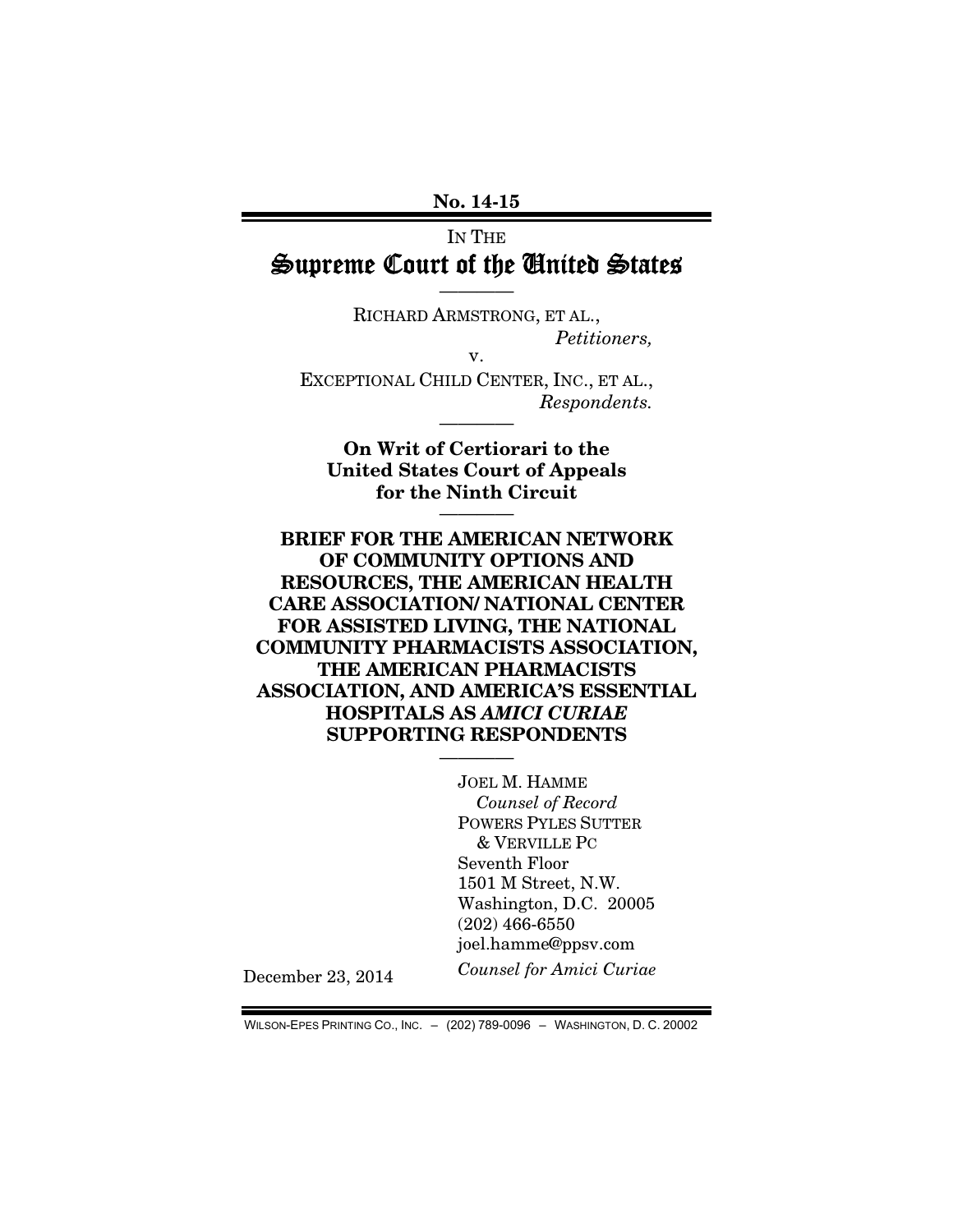### QUESTION PRESENTED

Whether the Supremacy Clause (U.S. Constitution, art. VI, cl. 2) affords Medicaid providers a private right of action to enforce 42 U.S.C. § 1396a(a)(30)(A) through suits against state officials.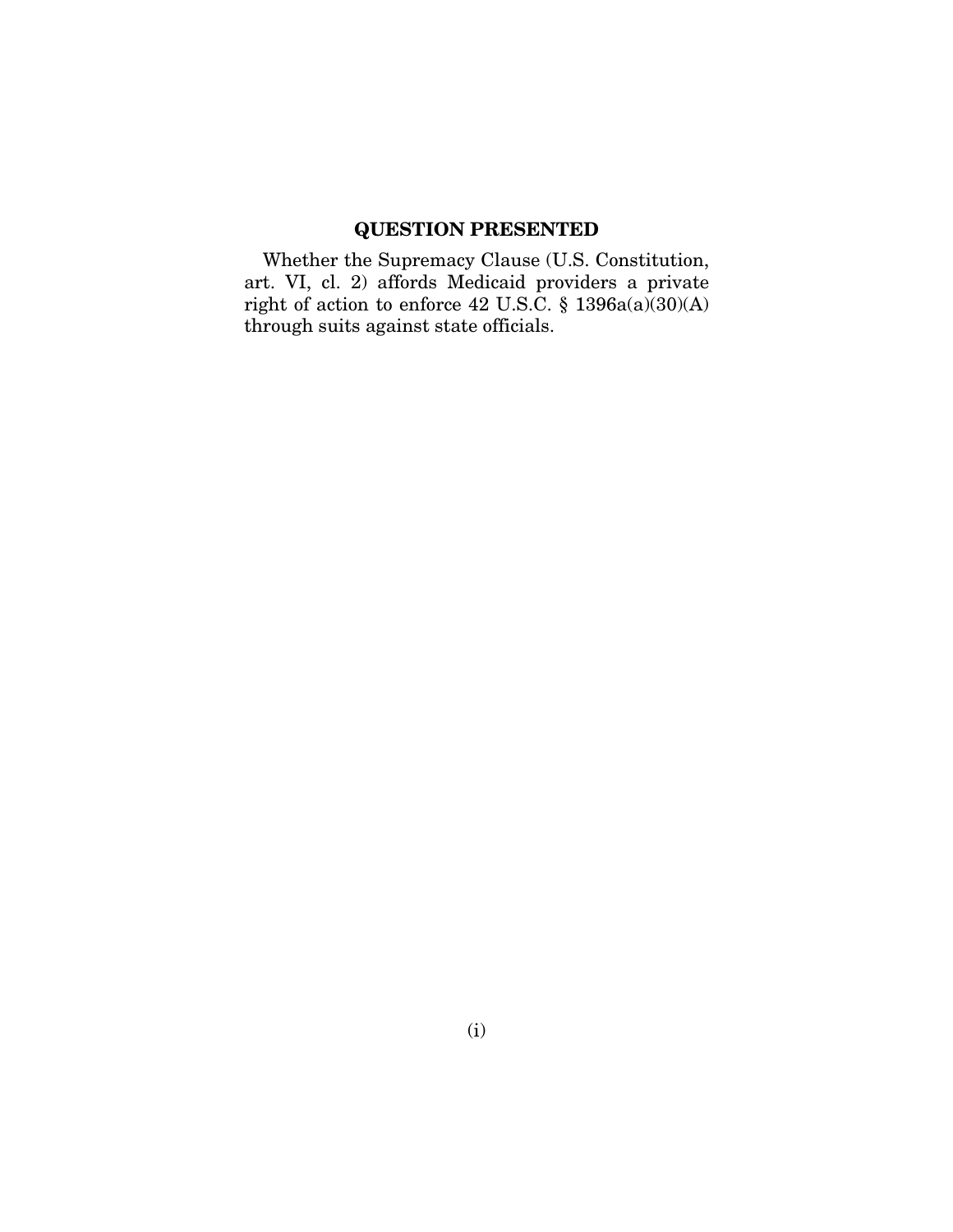# TABLE OF CONTENTS

|                                                                                                                                                                              | Page         |
|------------------------------------------------------------------------------------------------------------------------------------------------------------------------------|--------------|
|                                                                                                                                                                              | $\mathbf{i}$ |
|                                                                                                                                                                              | iv           |
| INTEREST OF AMICI CURIAE                                                                                                                                                     | 1            |
| SUMMARY OF ARGUMENT                                                                                                                                                          | 6            |
|                                                                                                                                                                              | 8            |
| L.                                                                                                                                                                           | 8            |
| THERE IS SUBSTANTIAL DOUBT<br>II.<br>WHETHER THIS COURT'S EVOLVING<br>STANDARDS IN PRIVATE RIGHT OF<br><b>ACTION CASES SHOULD BE APPLIED</b><br>IN THE CONTEXT OF THE SOCIAL | 14           |
| A. Over Time, The Criteria For Ascer-<br>taining Private Rights Of Action Have                                                                                               | 14           |
| B. Congress Intervened To Set The<br>Terms Upon Which Private Right Of<br>Action Cases Should Be Resolved<br>Under The Social Security Act                                   | 19           |
| C. Prudential Considerations Also Sug-<br>gest That Private Right of Action<br>Standards Erected After Passage Of<br>The Legislation In Question Should                      | 25           |
|                                                                                                                                                                              | 26           |
|                                                                                                                                                                              |              |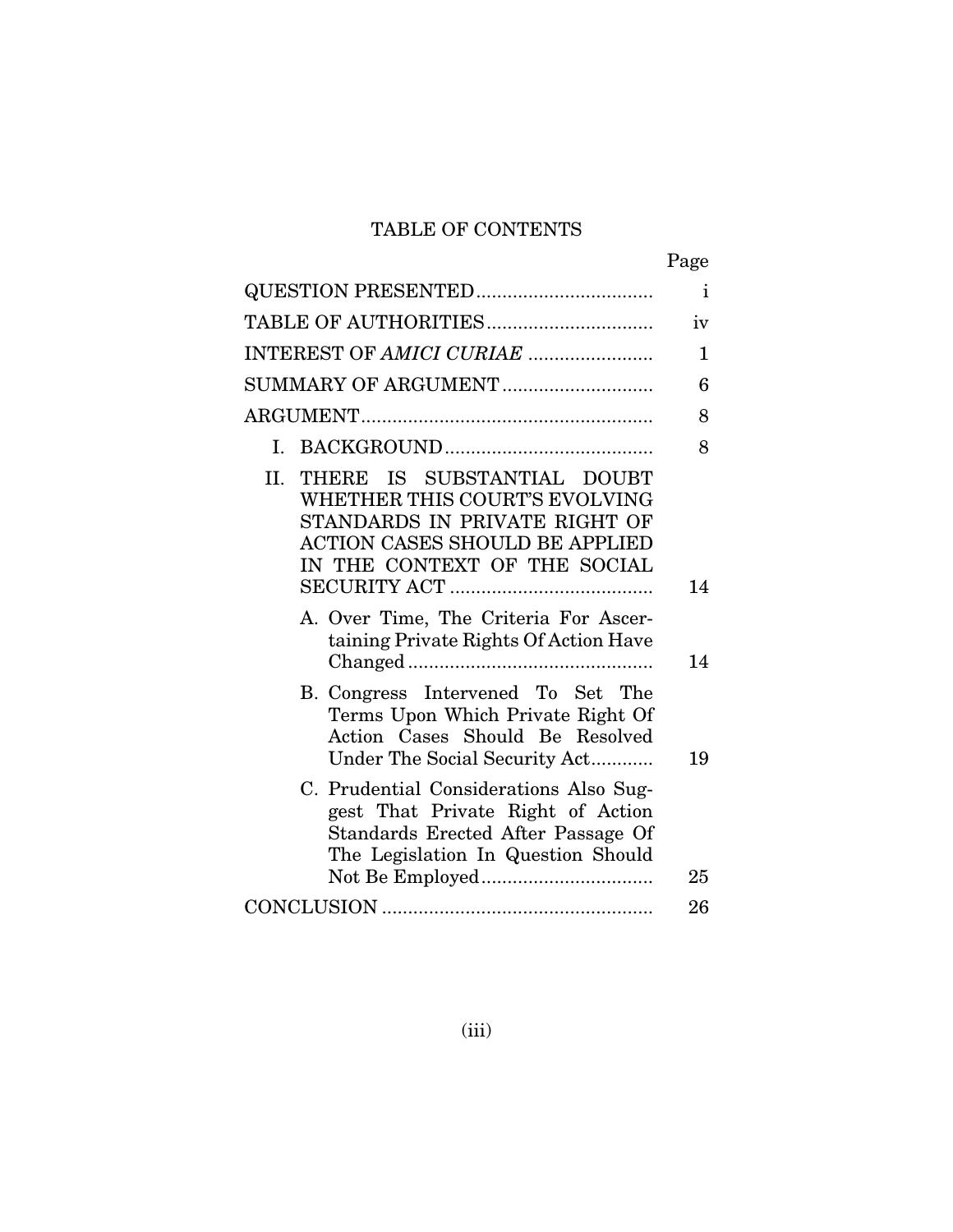# TABLE OF AUTHORITIES

| <b>CASES</b><br>Page(s)                                                               |    |
|---------------------------------------------------------------------------------------|----|
| Arkansas Medical Soc'y, Inc. v. Reynolds,                                             | 12 |
| Blessing v. Freestone,                                                                |    |
| Califano v. Yamaski,                                                                  | 25 |
| Cort v. Ash,                                                                          | 9  |
| Douglas v. Indep. Living Ctr. of S. Cal.,                                             |    |
| Inc.,<br>U.S. $\_\_$ , 132 S. Ct. 1204 (2012)                                         | 9  |
| Edelman v. Jordan,                                                                    | 10 |
| Evergreen Presbyterian Ministries, Inc.<br>$v.$ Hood,<br>235 F.3d 908 (5th Cir. 2000) | 11 |
| Golden State Transit Corp. v. City of<br>Los Angeles,                                 |    |
| Gonzaga Univ. v. Doe,                                                                 |    |
| J.I. Case Co. v. Borak,                                                               | 9  |
| Long Term Care Pharmacy Alliance v.<br>Ferguson,                                      | 10 |
| Maine v. Thiboutot,                                                                   |    |

iv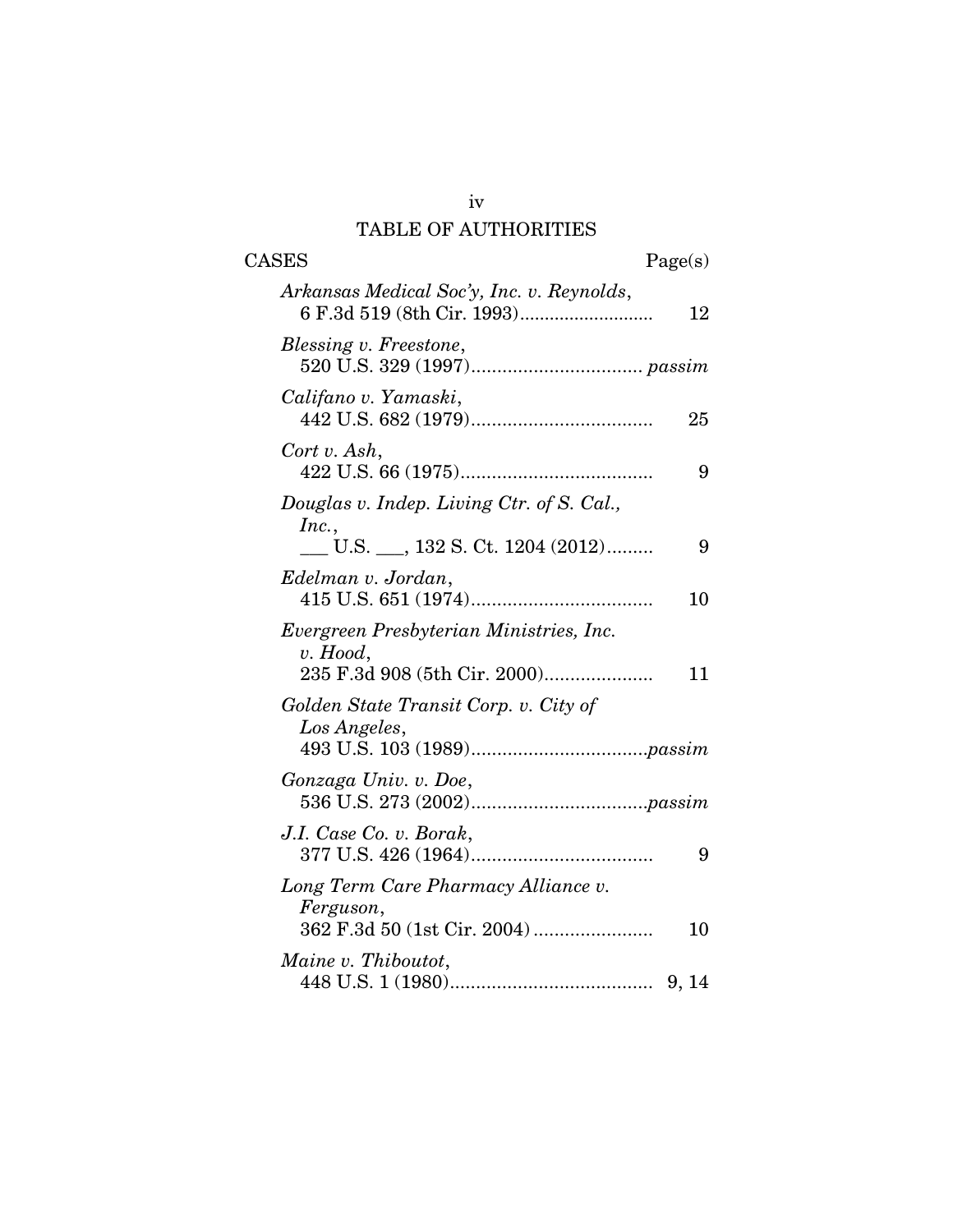v TABLE OF AUTHORITIES—Continued

| Mandy R. v. Owens,                                                                                    |    |
|-------------------------------------------------------------------------------------------------------|----|
| 464 F.3d 1139 (10th Cir. 2006)                                                                        | 12 |
| Methodist Hosp., Inc. v. Sullivan,<br>91 F.3d 1026 (7th Cir. 1996)                                    | 12 |
| New York Ass'n of Homes and Servs. for<br>the Aging v. DeBuono,                                       | 11 |
| Oklahoma Chapter of the Am. Acad. of<br>Pediatrics v. Fogarty,<br>472 F.3d 1208 (10th Cir. 2007)      | 12 |
| Orthopedic Hosp. v. Belshe,<br>103 F.3d 1491 (9th Cir. 1997)                                          | 12 |
| Pediatric Specialty Care, Inc. v. Arkansas<br>Dept. of Human Servs.,                                  | 12 |
| Pediatric Specialty Care, Inc. v. Arkansas<br>Dept. of Human Servs.,<br>364 F.3d 925 (8th Cir. 2004)  | 12 |
| Pediatric Specialty Care, Inc. v. Arkansas<br>Dept. of Human Servs.,<br>443 F.3d 1005 (8th Cir. 2006) | 12 |
| Penn. Pharmacists Ass'n v. Houstoun,<br>283 F.3d 531 (3d Cir. 2002)                                   | 11 |
| Pennhurst State Sch. and Hosp. v.<br>Halderman,                                                       |    |
| Rabin v. Wilson-Coker,<br>362 F.3d 190 (2d Cir. 2004)                                                 | 23 |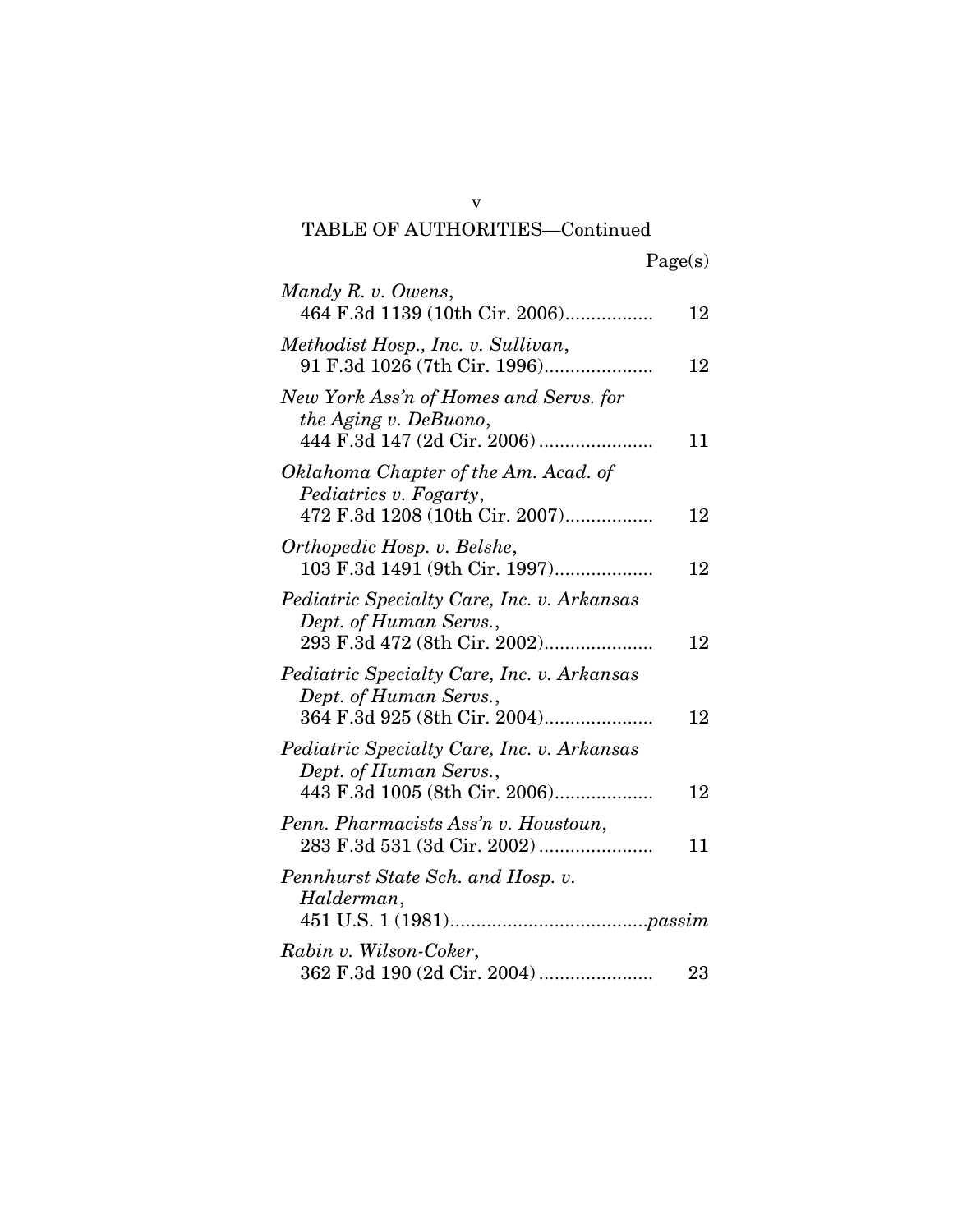## vi TABLE OF AUTHORITIES—Continued

| Aide of Penn., Inc. v. Houston,                                                                    | 11 |
|----------------------------------------------------------------------------------------------------|----|
| S.D. ex rel. Dickson v. Hood,<br>391 F.3d 581 (5th Cir. 2004)                                      | 23 |
| Sanchez v. Johnson,<br>416 F.3d 1051 (9th Cir. 2005) 12, 22, 24                                    |    |
| Shaw v. Delta Airlines,                                                                            | 24 |
| Suter v. Artist M.,                                                                                |    |
| Tallahassee Mem'l Reg'l Med. Ctr. v. Cook,<br>109 F.3d 693 (11th Cir. 1997)                        | 13 |
| Visiting Nurse Ass'n of N. Shore, Inc.<br>v. Bullen,<br>93 F.3d 997 (1st Cir. 1996), cert. denied, | 10 |
| Walgreen Co. v. Hood,<br>275 F.3d 475 (5th Cir. 2001)                                              | 11 |
| Westside Mothers v. Haveman,<br>289 F.3d 852 (6th Cir. 2002)                                       | 11 |
| Westside Mothers v. Olszewski,<br>454 F.3d 532 (6th Cir. 2006)                                     | 11 |
| Wilder v. Va. Hosp. Ass'n,                                                                         |    |
| Wright v. Roanoke Redevelopment and<br>Hous. Auth.,                                                | 16 |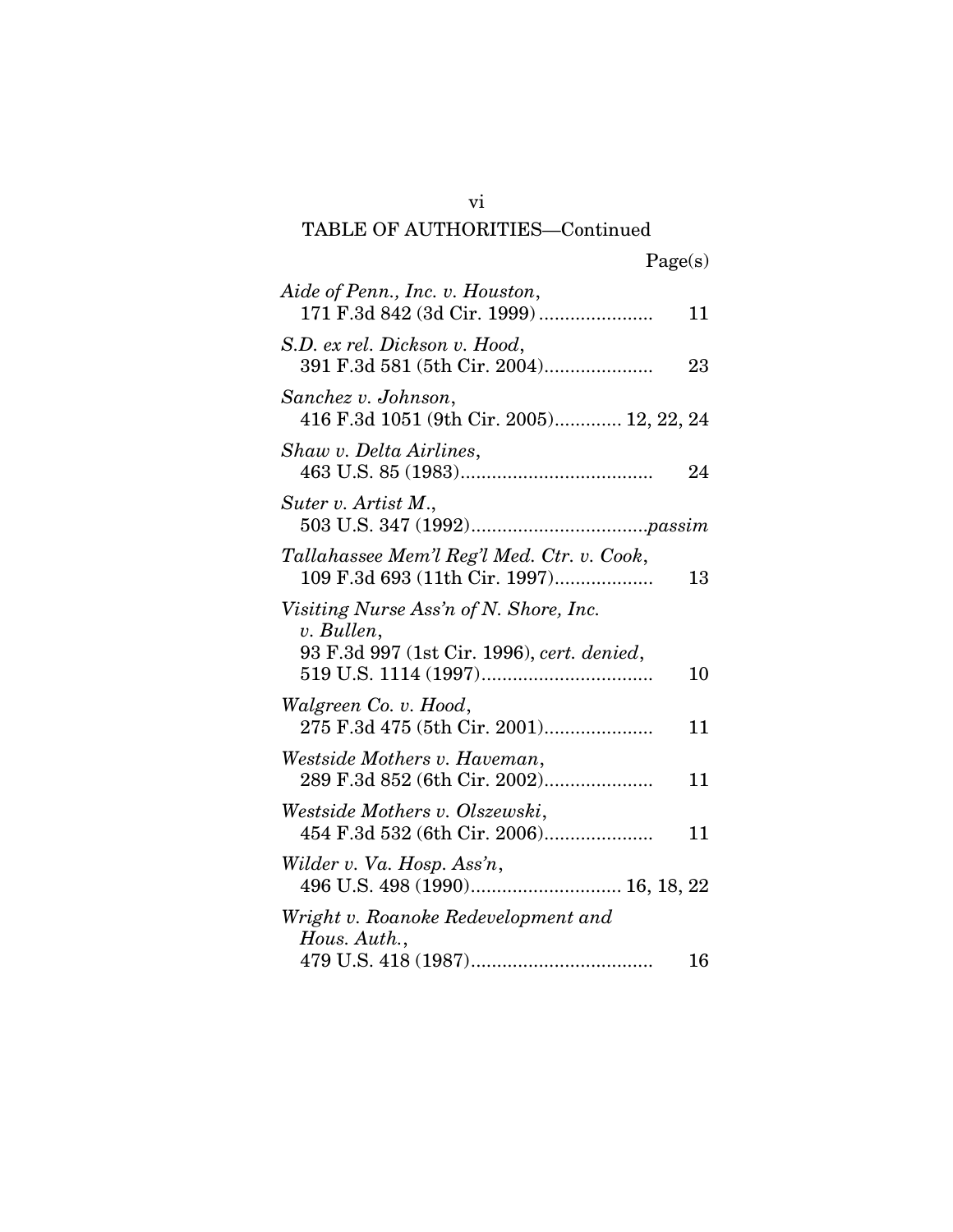| TABLE OF AUTHORITIES-Continued                                                        |
|---------------------------------------------------------------------------------------|
| CONSTITUTION<br>Page(s)                                                               |
|                                                                                       |
| STATUTES AND REGULATIONS                                                              |
| 18                                                                                    |
| 18                                                                                    |
| 3, 4                                                                                  |
| 15                                                                                    |
| 16                                                                                    |
| 17                                                                                    |
| 16                                                                                    |
| 16                                                                                    |
|                                                                                       |
|                                                                                       |
| 42 U.S.C. § 1396a(a)(30)(A) (2013) passim                                             |
| 23                                                                                    |
| 24                                                                                    |
|                                                                                       |
| 15                                                                                    |
| Balanced Budget Act of 1997, Pub. L. No.<br>105-33, § 4711, 111 Stat. 251, 507<br>16  |
| Improving America's School Act of 1994,<br>Pub. L. No. 103-382, 108 Stat. 3518 19, 20 |
| Omnibus Budget Reconciliation Act of<br>1989, Pub. L. No. 101-239, § 6402(a),<br>26   |

vii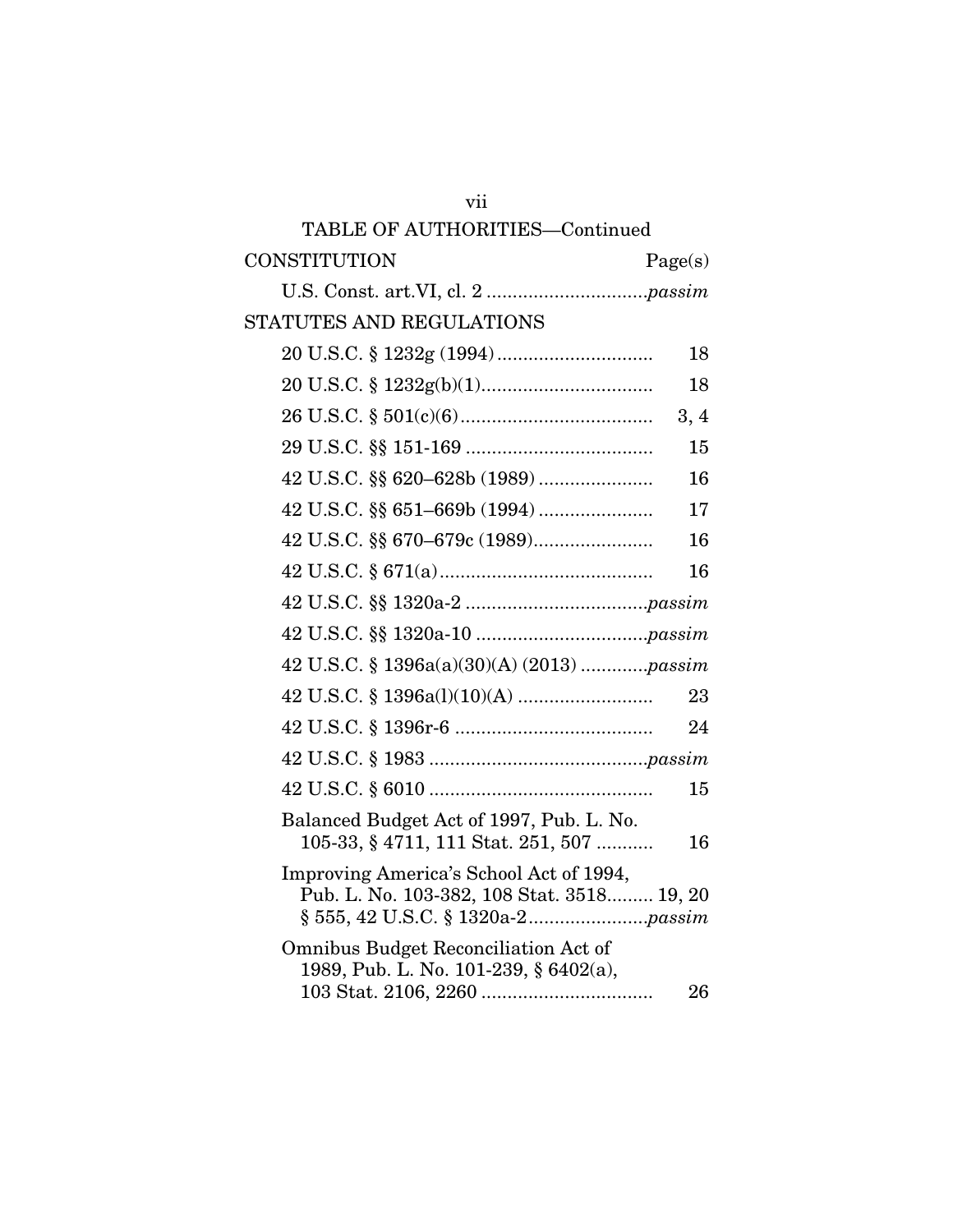## viii

# TABLE OF AUTHORITIES—Continued

|  | Page(s) |
|--|---------|
|  |         |

| Social Security Act Amendments of 1967,<br>Pub. L. No. 90-248, § 237, 81 Stat. 821                                                                                                                          | 26 |
|-------------------------------------------------------------------------------------------------------------------------------------------------------------------------------------------------------------|----|
| Social Security Act Amendments of 1994,<br>Pub. L. No. 103-432, 108 Stat. 4398                                                                                                                              | 21 |
|                                                                                                                                                                                                             | 26 |
| 76 Fed. Reg. 26,342 (May 6, 2011)                                                                                                                                                                           | 26 |
| LEGISLATIVE MATERIALS                                                                                                                                                                                       |    |
| H.R. Rep. No. 103-761 (1994) (Conf. Rep.),<br>Reprinted in 5 U.S. Code Cong. & Ad.<br>News, 103d Cong., Second Sess. (1994)                                                                                 | 21 |
|                                                                                                                                                                                                             |    |
| <b>OTHER MATERIALS</b>                                                                                                                                                                                      |    |
| Sean Jessee, Fulfilling the Promise of the<br>Medicaid Act: Why the Equal Access<br>Clause Creates Privately Enforceable<br><i>Rights</i> , 58 Emory L.J. 791 (2009)                                        | 6  |
| Malcolm J. Harkins III, Be Careful What<br>You Ask For: The Repeal of the Boren<br>Amendment and Continuing Federal<br>Responsibility For Cost Effective Quality<br>Nursing Facility Care, 4 J. Health Care | 6  |
|                                                                                                                                                                                                             |    |
| Abigail R. Moncrieff, Payments to Medicaid<br>Doctors: Interpreting the Equal Access<br>Provision, 73 U. Chi. L. Rev. 673 (2006)                                                                            | 6  |
|                                                                                                                                                                                                             |    |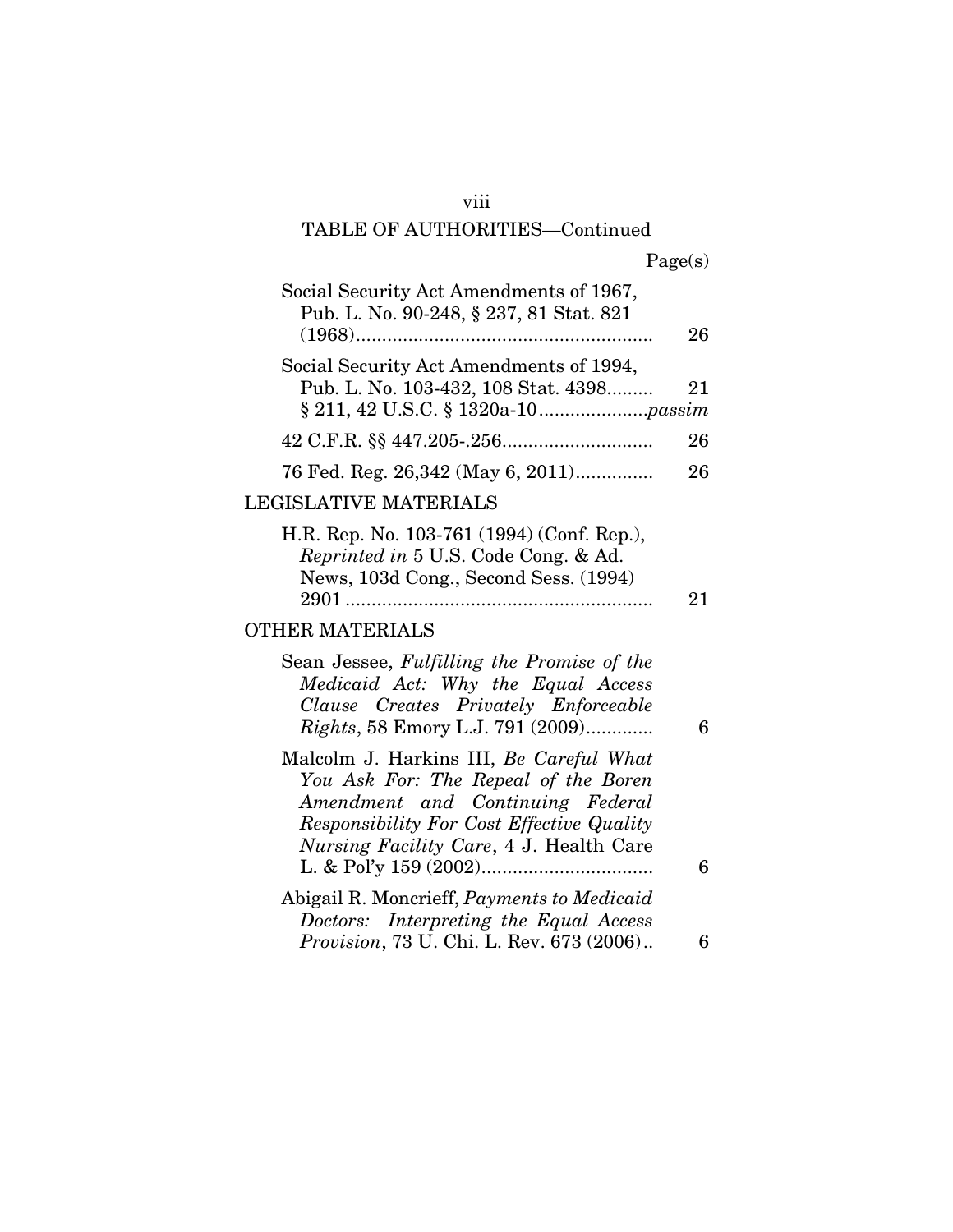#### INTEREST OF *AMICI CURIAE*<sup>1</sup>

*Amici curiae* ("*Amici*") are national organizations whose members participate in state Medicaid programs across the country as providers of covered services. These providers are dependent upon Medicaid reimbursement as a means of assuring that they can provide both access to and quality of services for program beneficiaries. As such, they are keenly interested in and significantly affected by issues relating to the adequacy of Medicaid rates. The six *Amici* are:

- The American Network of Community Options and Resources ("ANCOR");
- The American Health Care Association/ National Center for Assisted Living ("AHCA/NCAL");
- The National Association of Chain Drug Stores ("NACDS");
- The National Community Pharmacists Association ("NCPA");
- The American Pharmacists Association ("APhA"); and
- America's Essential Hospitals ("AEH").

 <sup>1</sup> Pursuant to Supreme Court Rule 37.6, counsel for *amici curiae* represents that no counsel for a party authored this brief in whole or in part and that none of the parties or their counsel, nor any other person or entity other than *amici*, their members, or their counsel made a monetary contribution intended to fund the preparation or submission of this brief. Counsel for *amici* also represents that all parties have consented to the filing of this brief, and letters reflecting their blanket consents to the filing of *amicus* briefs have been filed with the Clerk.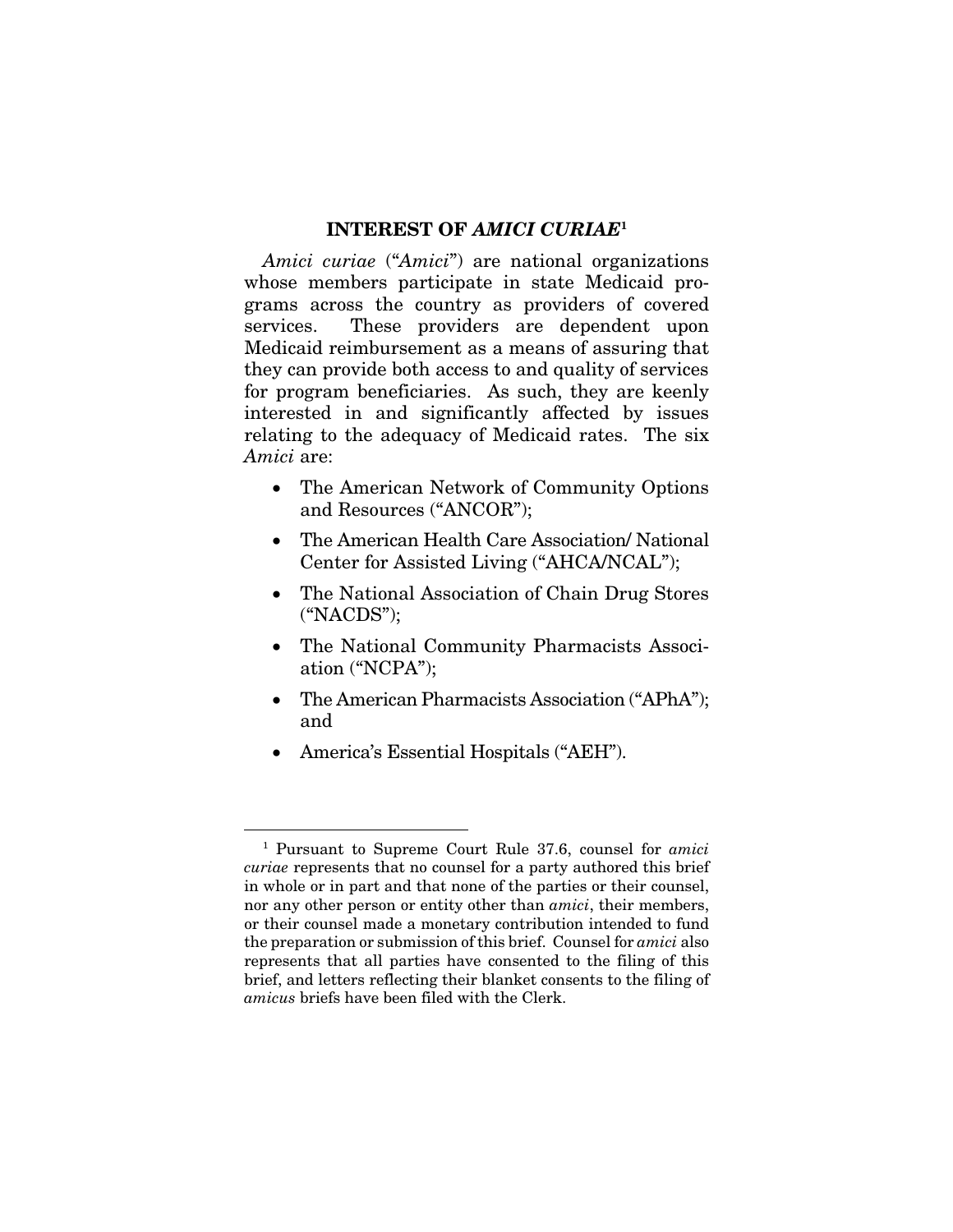A brief description of each *Amici* follows:

ANCOR is a national, nonprofit trade association representing 46 state provider associations and more than 800 individual private community providers of long term care supports and services for individuals with significant disabilities. Founded nearly 45 years ago, ANCOR's members serve over 400,000 individuals with disabilities, primarily intellectual and developmental, to live and work in home community settings. Medicaid is the primary payer for these services, and providers that furnish them are almost exclusively dependent upon Medicaid revenues to cover their costs. ANCOR is the leading resource and advocate for these providers in matters before Congress and the Administration, communicating and promoting their essential role in delivering critical lifespan supports and services to enable people with disabilities to realize the promise of the Americans with Disabilities Act.

AHCA/NCAL is the nation's largest association of long-term and post-acute care providers, representing the interests of over 12,000 nonprofit and for-profit facilities, many of which participate in Medicaid and serve residents who are beneficiaries of the program and dependent upon it to pay for their care. AHCA/ NCAL members are dedicated to improving the delivery of professional and compassionate care to more than 1.5 million frail, elderly, and disabled citizens who live in nursing care centers, assisted living communities, and homes for individuals with intellectual and developmental disabilities. AHCA/ NCAL advocates for quality care and services for these at risk Americans. In order to ensure the availability of such services, AHCA/NCAL also supports the continued vitality and financial feasibility of the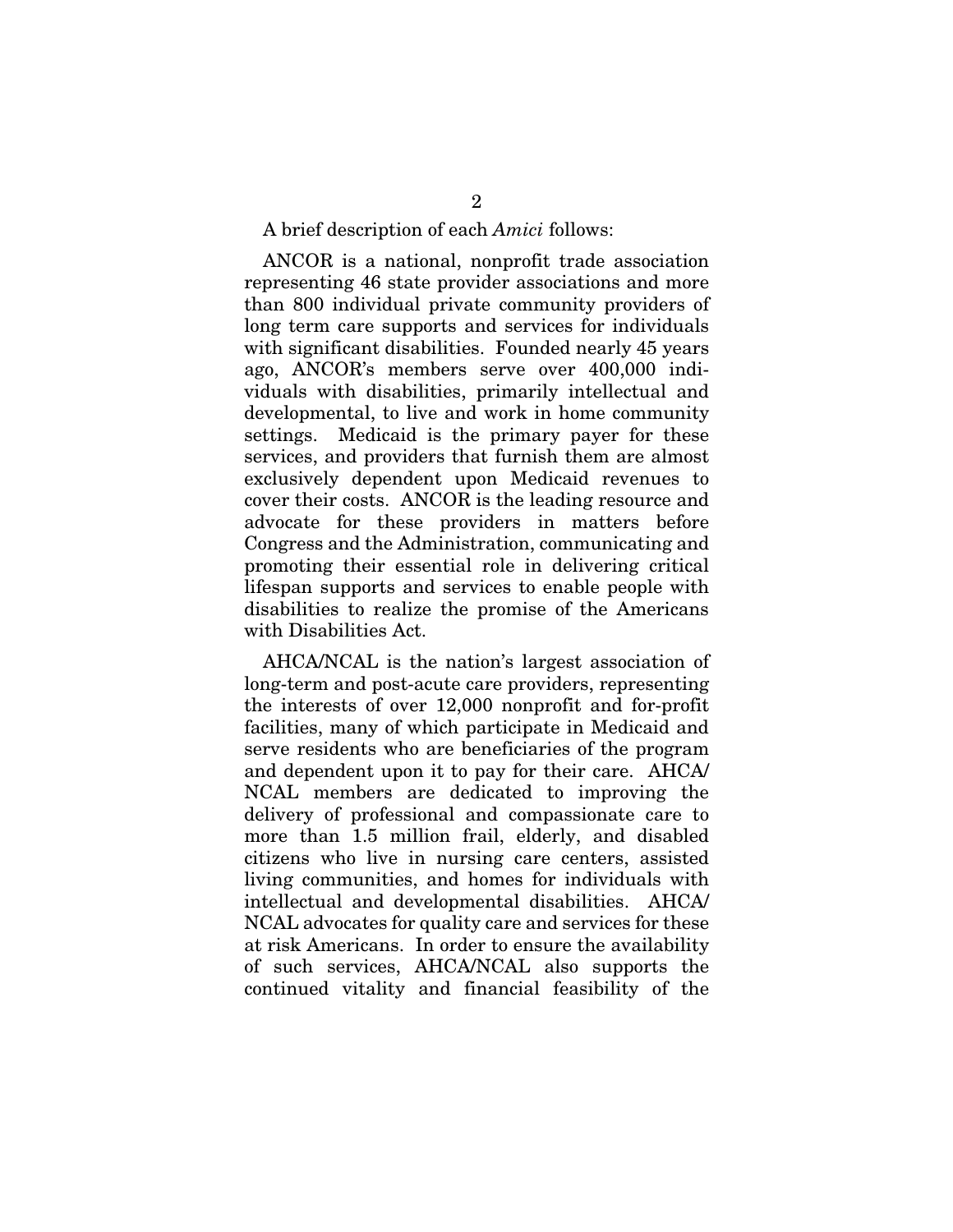long-term and post-acute care provider community through adequate compensation by payers, including Medicaid, for the care these providers render. In this vein, the providers represented by AHCA/NCAL depend on Medicaid for large portions of their total revenues. In 2013, for example, 56% of their bed days were billed to Medicaid and, thus, adequate reimbursement rates are vital to their ability to provide quality care to the resident patients they serve.

NACDS is a  $501(c)(6)$  nonprofit trade association. Its mission includes advancing the interests and objectives of chain community pharmacies, including highlighting their role as providers of health care services. NACDS represents 125 chain community pharmacy companies, including traditional drug stores, supermarkets, and mass merchants with pharmacies—from regional chains with four stores to national companies. These members operate more than 40,000 pharmacies in the United States and provide jobs for more than 3.8 million employees, including 175,000 pharmacists. NACDS members fill more than 2.7 billion prescriptions annually, of which a significant number are for Medicaid beneficiaries. As committed and critical members of the patient care team needed to ensure positive health care outcomes for Medicaid beneficiaries, NACDS and its members take seriously their responsibility to work to assure access of beneficiaries to their local community pharmacies and to advocate for fair compensation of these pharmacies for their services.

NCPA was founded in 1898 as the National Association of Retail Druggists and is a nonprofit trade association organized under the laws of Virginia. NCPA represents the interests of America's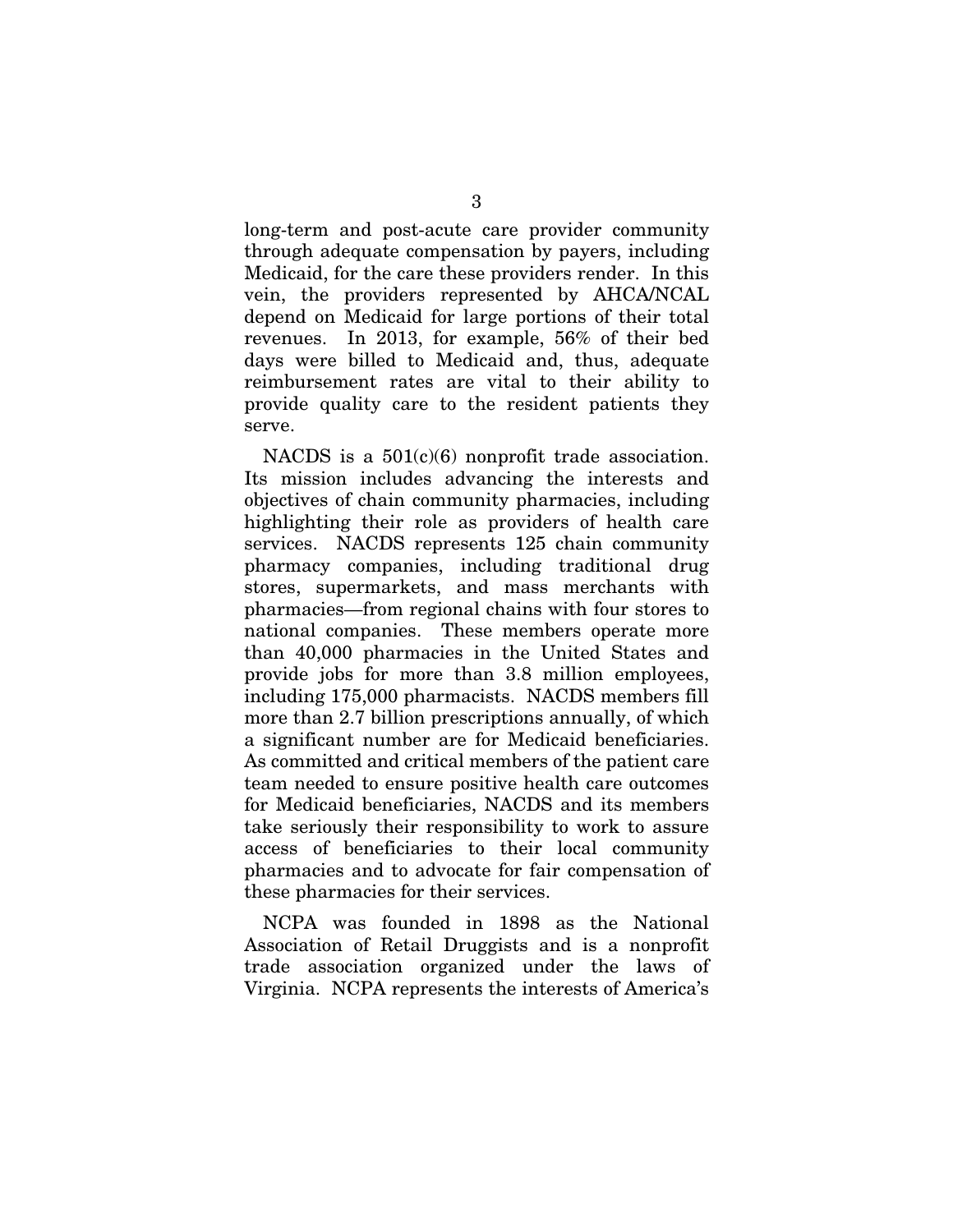community pharmacists, including the owners of nearly 23,000 independent community pharmacies. Collectively, they represent an \$88.8 billion per year health care marketplace, dispense nearly 40% of all retail prescriptions, and employ more than 300,000 individuals, including over 62,000 pharmacists. NCPA's mission is to represent the interests of its member pharmacies and the health and well-being of the public they serve, including Medicaid beneficiaries. In that respect, in 2013, Medicaid covered 17% of all prescriptions dispensed at the average independent community pharmacy and, on *a per pharmacy basis*, accounted for more than \$610,000 in annual revenues and 10,000 prescriptions per year.

APhA is the first-established and largest association of pharmacists in the United States. It originated in 1852 as the American Pharmaceutical Association and is now a  $501(c)(6)$  organization, consisting of more than 62,000 practicing pharmacists, pharmaceutical scientists, student pharmacists, pharmacy technicians, and others interested in advancing the profession. APhA is dedicated to helping all pharmacists improve both medication use and patient care. Its members provide care in all practice settings, including community pharmacies, hospitals, long-term care facilities, community health centers, managed care organizations, hospice, and the uniformed services. Medicaid beneficiaries constitute a significant segment of the patients served by APhA members in these various settings.

AEH is a 501(c)(6) nonprofit trade association and a champion for hospitals and health systems dedicated to high-quality care for all. Its membership comprises more than 250 essential hospitals and health systems across the country which predominantly serve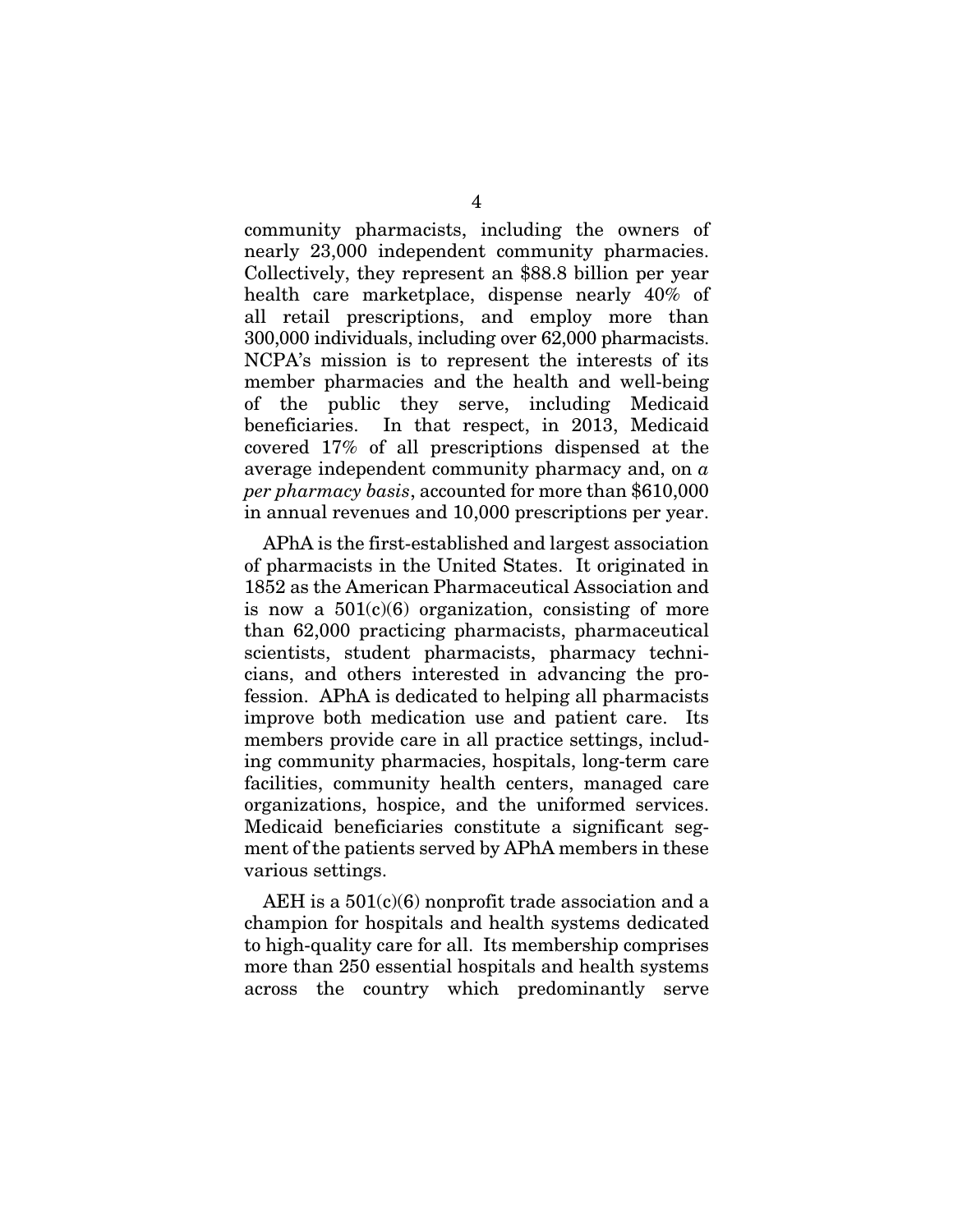patients covered by public programs (*e.g.*, Medicare and Medicaid) and the uninsured. Filling a safety net role in their communities, members of AEH furnish over a quarter of their inpatient and outpatient services to Medicaid patients. Despite its members' long-standing commitment to treating Medicaid and other vulnerable populations, increased Medicaid volumes at reduced or insufficient rates threaten their long-term financial viability and their ability to serve Medicaid recipients adequately. Thus, AEH and its members have a strong interest in the proper administration and strict enforcement of statutory requirements of the Medicaid Act.

All of the *Amici* strongly support Respondents' contention that 42 U.S.C.  $\S$  1396a(a)(30)(A) is privately enforceable by Medicaid providers and that the existence of such a private right of action is indispensable to ensuring compliance with the requirements of the Medicaid Act. They also fully endorse Respondents' argument that this provision is privately enforceable under the Supremacy Clause. This Court should be under no illusions that the review of proposed Medicaid state plan amendments and proposed waivers by the United States Department of Health and Human Services ("HHS"), HHS's general authority to monitor the operation of state plans in cases—like this one—where there are no proposed plan amendments, or state efforts at selfpolicing their own compliance with federal law suffice to assure such compliance and to make provider and beneficiary litigation unnecessary and superfluous. Decades of case law and the history of the Medicaid program resoundingly refute such notions. HHS lacks the time, staff, and resources to be the sole cop on the Medicaid beat, and the states' own selfinterests create an insurmountable hurdle to their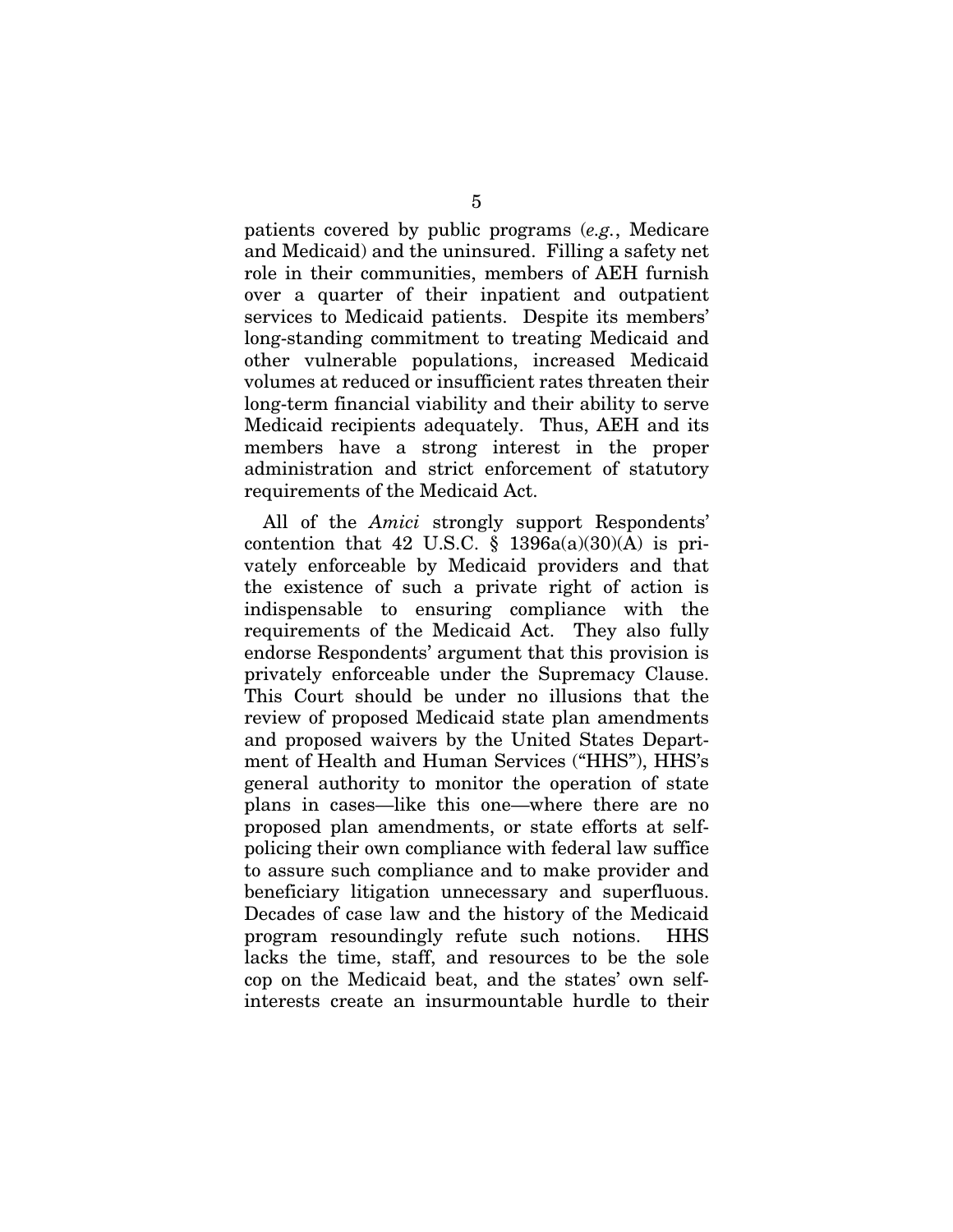willingness or ability to regulate themselves meticulously.

Providers have been permitted to litigate Medicaid rate issues for almost four decades, and there is simply no evidence that such actions have been counterproductive or destructive. To the contrary, Medicaid providers and beneficiaries have enjoyed a sizeable degree of success in the courts when states exceed the bounds of the Medicaid Act. There is and has been no pattern of baseless or frivolous litigation. In fact, providers and beneficiaries generally view litigation as a last resort when all other options have been exhausted. Most importantly, the ability to bring these cases is essential to assuring that Medicaid rates are sufficient to enlist significant numbers of providers into the program, creating needed access to health care services for the Medicaid population in accordance with the Medicaid Act.<sup>2</sup>

#### SUMMARY OF ARGUMENT

The Court granted *certiorari* in this case to decide whether the Supremacy Clause furnishes Medicaid providers with a private right of action to enforce 42 U.S.C. § 1396a(a)(30)(A) (2013)—a Medicaid Act provision requiring that program rates meet certain

 <sup>2</sup> Detailed discussion of a number of these points is beyond the narrow scope of this brief but are well and fully addressed in Respondents' brief and those of other supporting *amici curiae*. *See generally* Sean Jessee, *Fulfilling the Promise of the Medicaid Act: Why the Equal Access Clause Creates Privately Enforceable Rights*, 58 Emory L.J. 791 (2009); Abigail R. Moncrieff, *Payments to Medicaid Doctors: Interpreting the Equal Access Provision*, 73 U. Chi. L. Rev. 673 (2006); Malcolm J. Harkins III, *Be Careful What You Ask For: The Repeal of the Boren Amendment and Continuing Federal Responsibility For Cost Effective Quality Nursing Facility Care*, 4 J. Health Care L. & Pol'y 159 (2002).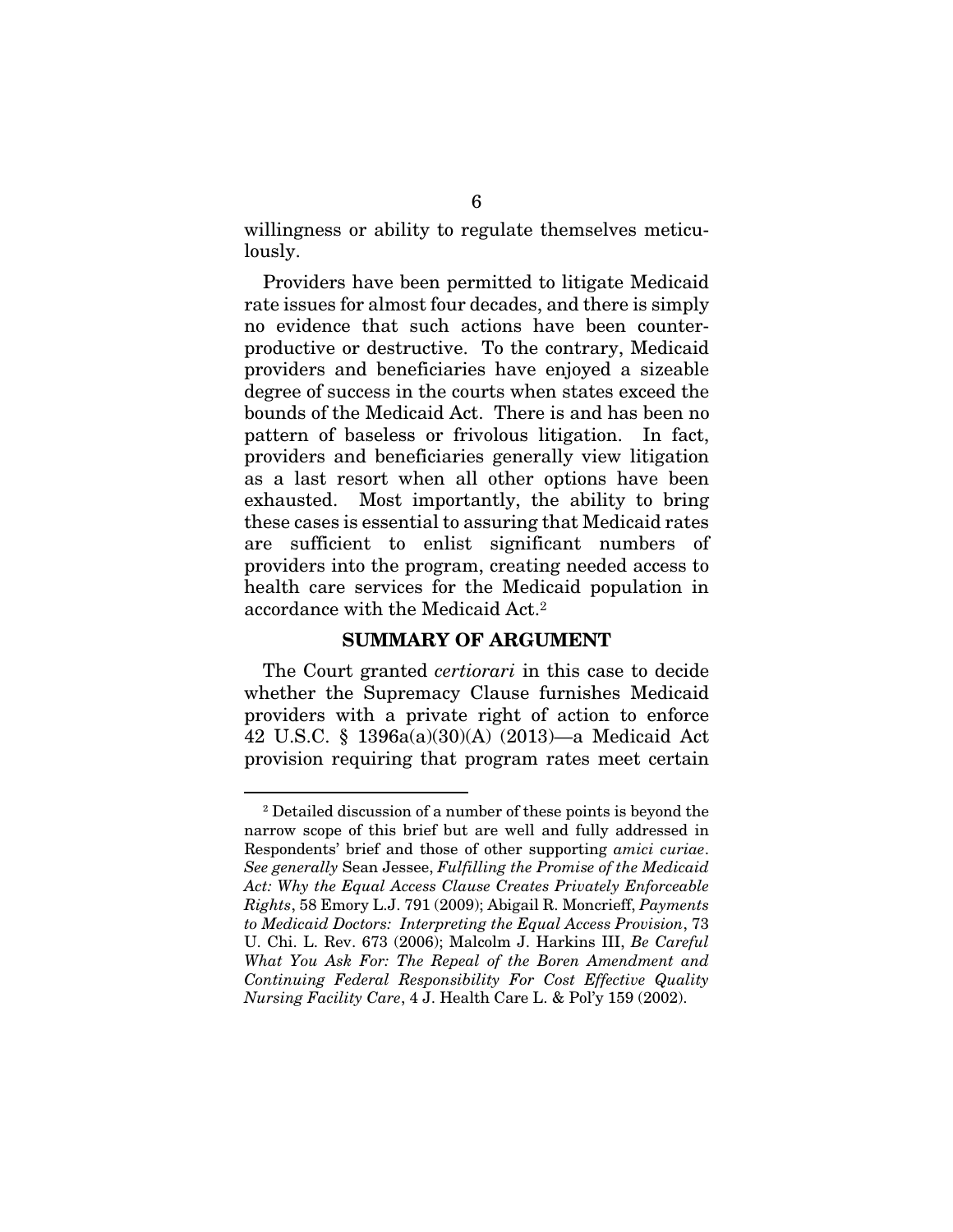standards. Ironically, this Court has never decided the question of whether that provision may be privately enforced through 42 U.S.C. § 1983. The case law on that issue in the federal appeals courts is split and reflects varying and shifting views. Many of these views are premised on this Court's most recent precedents and the evolving tests it uses as to whether there are private rights of action under § 1983 in other contexts.

Congress, however, has mandated that courts use the standards established before 1992 to determine, in cases like this one, whether there is a private right of action under the Supremacy Clause or through § 1983 to enforce Social Security Act provisions. 42 U.S.C. §§ 1320a-2; 1320a-10 (2013). Although these particular mandates were not referenced by the District Court or the Ninth Circuit in this case, they have been discussed in other Ninth Circuit precedent. Unfortunately, that precedent gave off-handed and insufficient recognition of these mandates, using flawed reasoning and misunderstanding the case law in a way that would render these congressional mandates a nullity.

As a consequence, although *Amici* strenuously support affirmance of the Ninth Circuit's decision on its stated grounds, if this Court is not disposed to conclude that the Supremacy Clause may be used as a basis for private enforcement of the equal access provision, it should remand the case to the Ninth Circuit for full briefing and oral argument about the implications of these mandates and how they apply to this case. Doing so would enable this Court to avoid unnecessarily deciding an issue of constitutional dimension. It would also effectuate congressional intent as to how private rights of action under the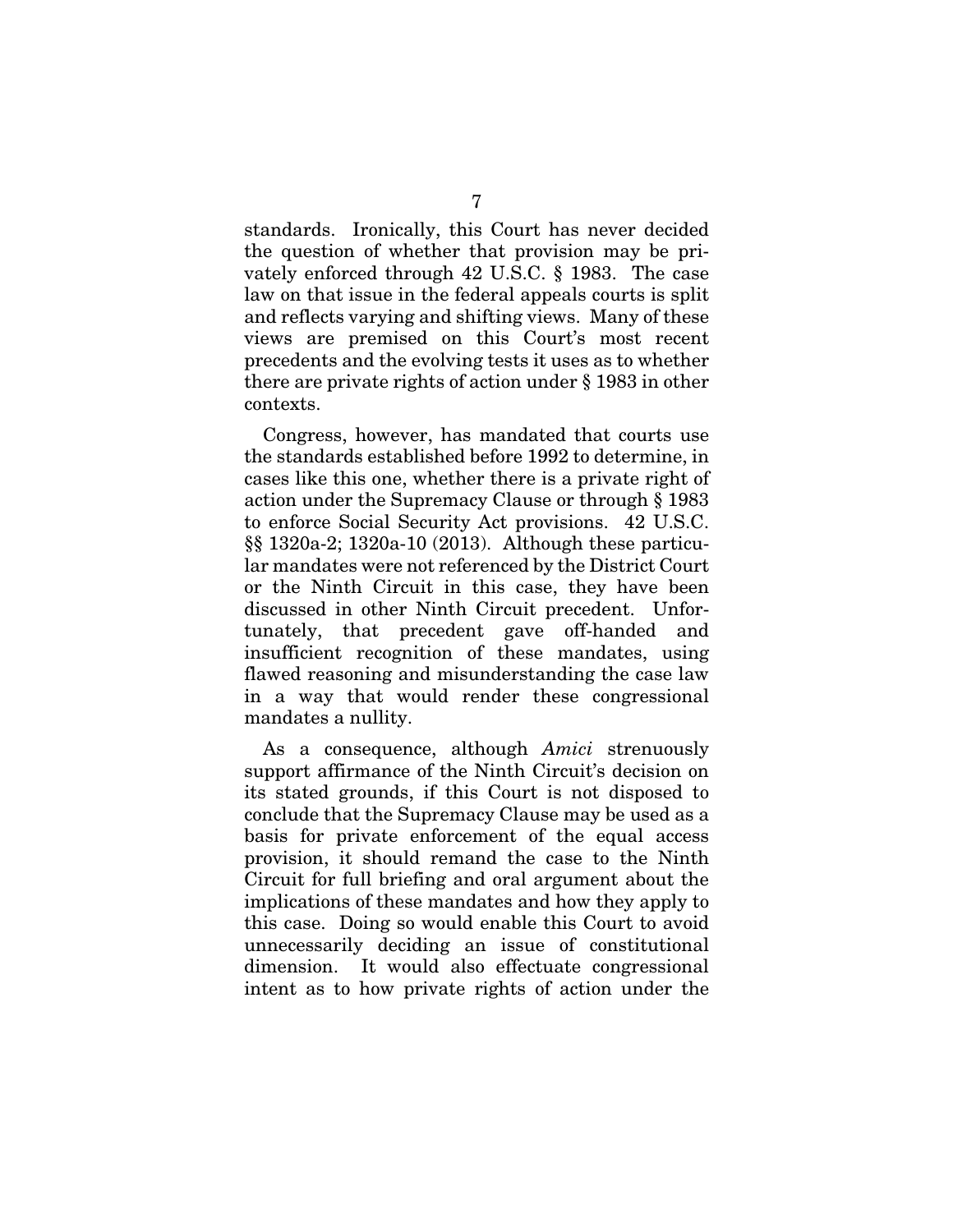Supremacy Clause and § 1983 should be determined in Social Security Act cases. Finally, it would promote the commonsense and rational notion that judicial decisions in these cases must necessarily take into account what the framers of the particular legislation knew and intended at the time of enactment.

#### ARGUMENT

#### I. BACKGROUND

Under  $42$  U.S.C. § 1396a(a)(30)(A), otherwise known as the "equal access" provision, a state Medicaid plan must:

[P]rovide such methods and procedures relating to the utilization of, and the payment for, care and services available under the plan. . . as may be necessary to safeguard against unnecessary utilization of such care and services and *to assure that payments are consistent with efficiency, economy, and quality of care* and are *sufficient to enlist enough providers so that care and services are available under the plan at least to the extent that such care and services are available to the general population in the geographic area*.  $(Emphasis added.)<sup>3</sup>$ 

Typically, issues concerning whether a federal enactment may be judicially enforced by a private party turn upon one of three general inquiries that

 <sup>3</sup> Significantly, this provision establishes two separate and independent standards regarding Medicaid payments to fee-forservice providers: (1) consistency with efficiency, economy, and quality of care; and (2) sufficiency to assure provider enlistment at the levels needed to afford equal access for Medicaid beneficiaries to care.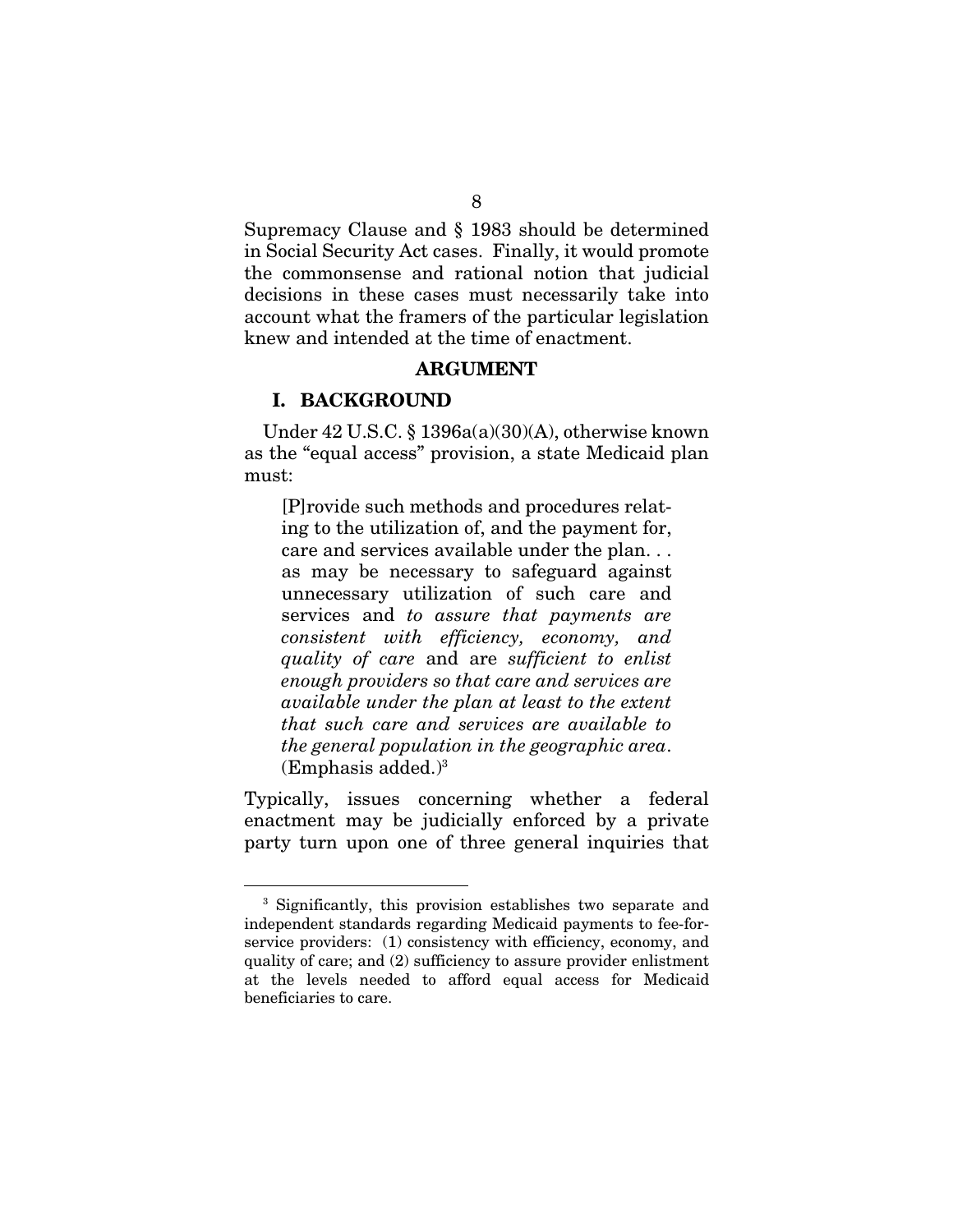must be answered at the outset prior to the application of any principles that govern whether a private right of action exists in a specific case. First, does the particular provision itself or the legislation of which it is a part confer such a right of action either expressly or impliedly? *E.g.*, *Cort v. Ash*, 422 U.S. 66, 78 (1975); *J.I. Case Co. v. Borak*, 377 U.S. 426, 432 (1964). Second, if it does not, may cases be brought to enforce the provision pursuant to  $42 \text{ U.S.C. }$  §  $1983$ <sup>24</sup>  $E.g.,$ *Maine v. Thiboutot*, 448 U.S. 1, 9-10 (1980). Third, if § 1983 does not function as a basis for private enforcement, does the Supremacy Clause allow for a private right of action?5 *E.g.*, *Douglas v. Indep. Living Ctr. of S. Cal., Inc.*, \_\_\_ U.S. \_\_\_, 132 S. Ct. 1204 (2012) (granting *certiorari* to decide whether the equal access

 <sup>4</sup> 42 U.S.C. § 1983 (2013) reads:

Every person who, under color of any statute, ordinance, regulation, custom, or usage, of any State or Territory, subjects or causes to be subjected, any citizen of the United States or other person within the jurisdiction thereof to the deprivation of any rights, privileges, or immunities secured by the Constitution and laws shall be liable to the party injured in an action at law, suit in equity, or other proper proceeding for redress.

<sup>5</sup> The Supremacy Clause (U.S. Constitution, art. VI, cl. 2) provides:

This Constitution and the Laws of the United States which shall be made in Pursuance thereof; and all Treaties made, or which shall be made under the authority of the United States, shall be the Supreme Law of the Land; and the Judges in every State shall be bound thereby, anything in the Constitution or Laws of any State to the contrary notwithstanding.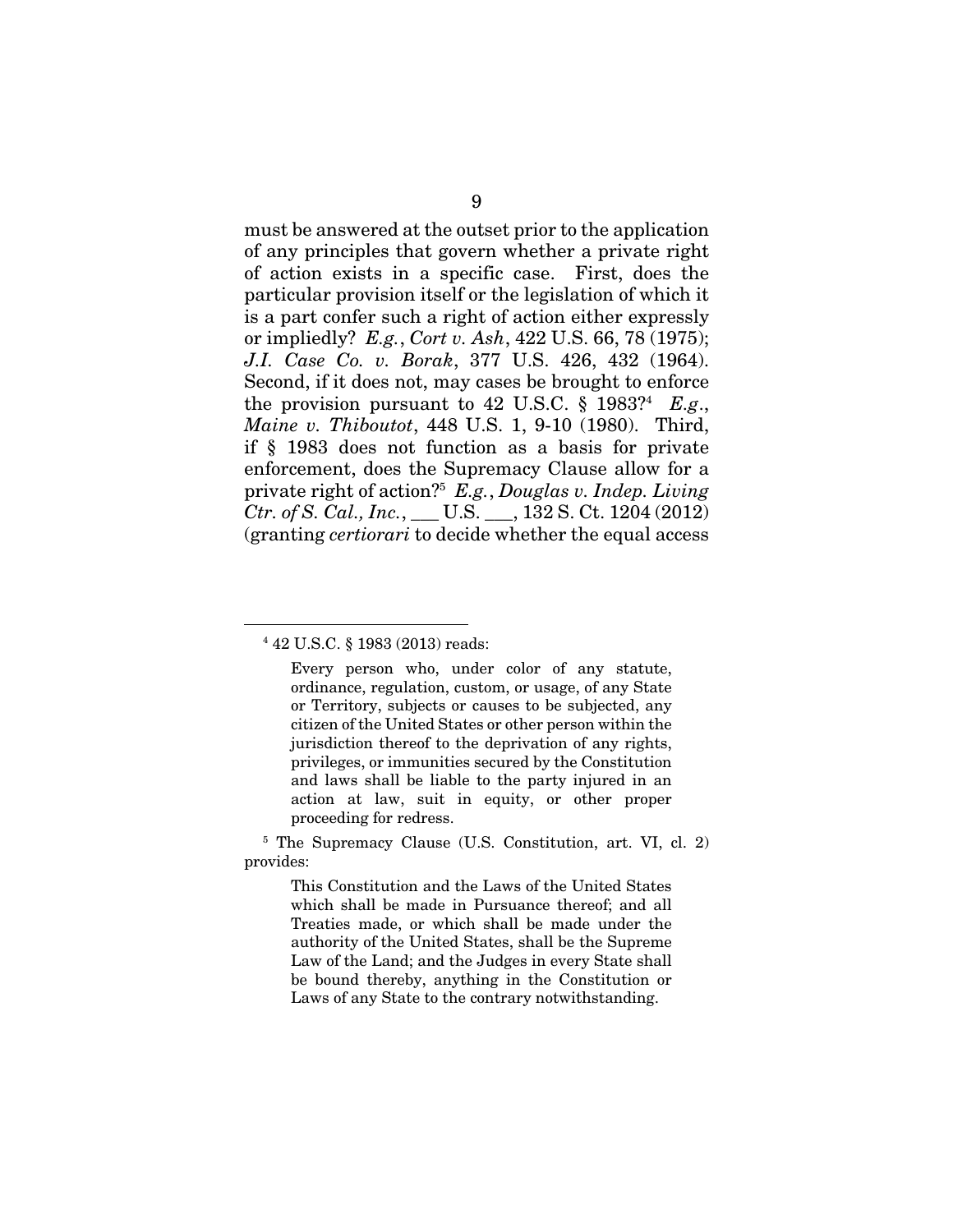provision may be privately enforced pursuant to the Supremacy Clause but the case was decided on alternative grounds).

This Court has previously determined that the Social Security Act (of which the Medicaid Act is a part) does not create an express or implied right for private parties to seek judicial enforcement of its provisions. *E.g.*, *Edelman v. Jordan*, 415 U.S. 651, 674–75 (1974). Thus, the first of the overall three private right of action inquiries is not met here.

Although the second general inquiry relating to § 1983 has generated a significant amount of inconsistent, varying, and fluctuating case law in the context of the equal access provision, this Court has never specifically addressed the issue of whether 42 U.S.C. § 1396a(a)(30)(A) may be privately enforced by either or both Medicaid providers or beneficiaries through actions under § 1983. Rather, the *assumption* appears to be that, under the private right of action criteria enunciated for § 1983 cases in *Gonzaga Univ. v. Doe*, 536 U.S. 273 (2002), this Court would not find that the equal access provision may be privately enforced in this manner. Nonetheless, the Circuit case law on this point includes:

*First Circuit*: *Long Term Care Pharmacy Alliance v. Ferguson*, 362 F.3d 50, 57–60 (1st Cir. 2004) (holding there is no private right of action for providers and, impliedly, none for beneficiaries based upon *Gonzaga*), overturning *Visiting Nurse Ass'n of N. Shore, Inc. v. Bullen*, 93 F.3d 997 (1st Cir. 1996), *cert. denied*, 519 U.S. 1114 (1997) (pre-*Gonzaga* decision) (holding that providers have such a right of action and implying that beneficiaries do as well).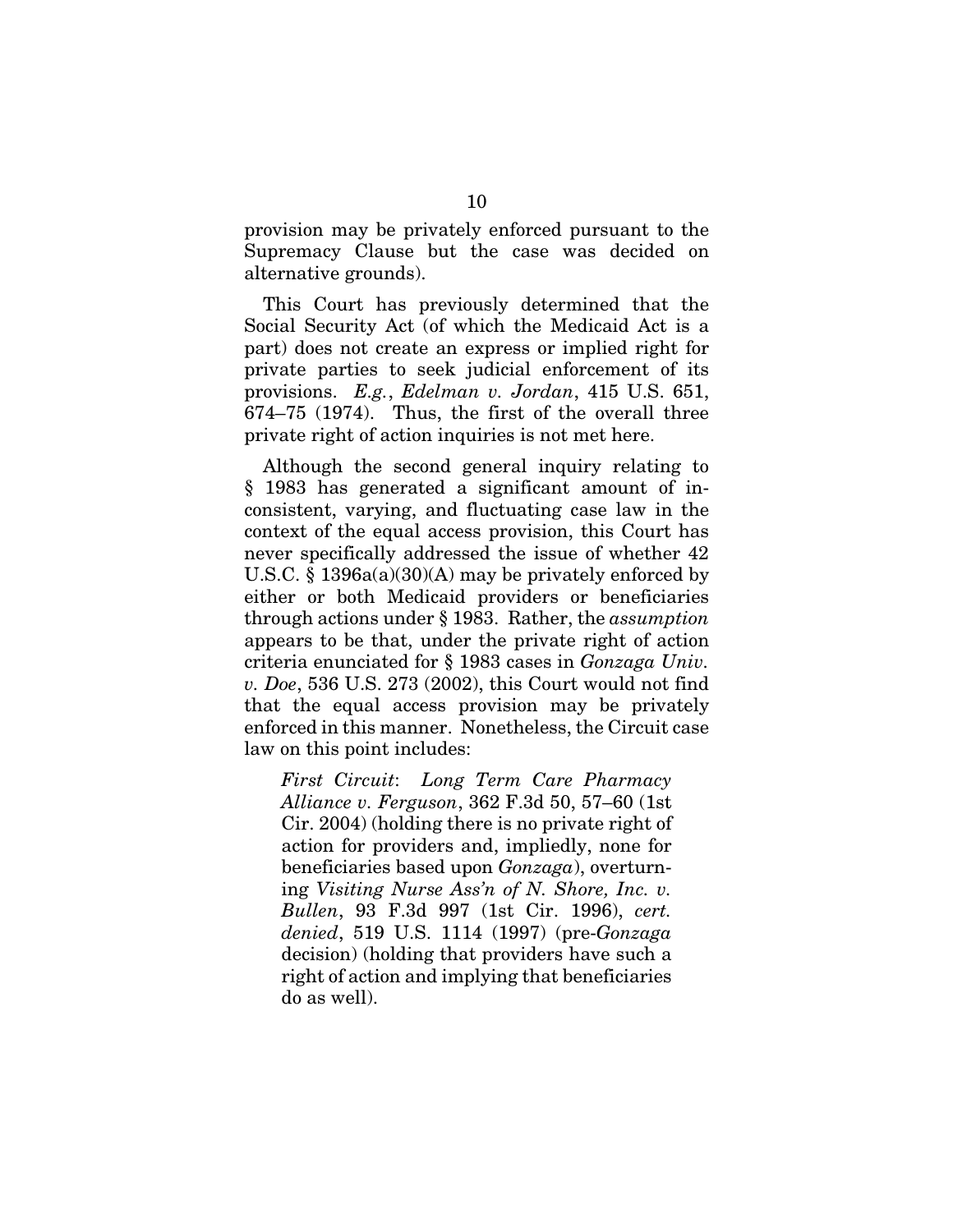*Second Circuit*: *New York Ass'n of Homes and Servs. for the Aging v. DeBuono*, 444 F.3d 147, 148 (2d Cir. 2006) (per curiam) (affirming the district court decision based on *Gonzaga,* finding no private right of action for providers).

*Third Circuit*: *Penn. Pharmacists Ass'n v. Houstoun*, 283 F.3d 531, 537-42 (3d Cir. 2002) (*en banc*) (6-5 pre-*Gonzaga* decision) (relying in part on *Blessing v. Freestone*, 520 U.S. 329 (1997), to find no private right of action for providers), *overruling Rite Aide of Penn., Inc. v. Houston*, 171 F.3d 842, 850 n.7 (3d Cir. 1999) (finding providers had such a right of action).

*Fifth Circuit*: *Walgreen Co. v. Hood*, 275 F.3d 475, 477-78 (5th Cir. 2001) (pre-*Gonzaga*  decision) (concluding, based on *Blessing*, that providers do not have a private right of action); *Evergreen Presbyterian Ministries, Inc. v. Hood*, 235 F.3d 908, 924-32 (5th Cir. 2000) (pre-*Gonzaga* decision) (holding, also predicted in part on *Blessing*, that beneficiaries, but not providers, have a right of action).

*Sixth Circuit*: *Westside Mothers v. Olszewski*, 454 F.3d 532 (6th Cir. 2006) (holding, based on *Gonzaga* and *Blessing*, no private right of action for beneficiaries or providers), overturning *Westside Mothers v. Haveman*, 289 F.3d 852 (6th Cir. 2002) (pre-*Gonzaga* decision) (holding that providers have a private right of action).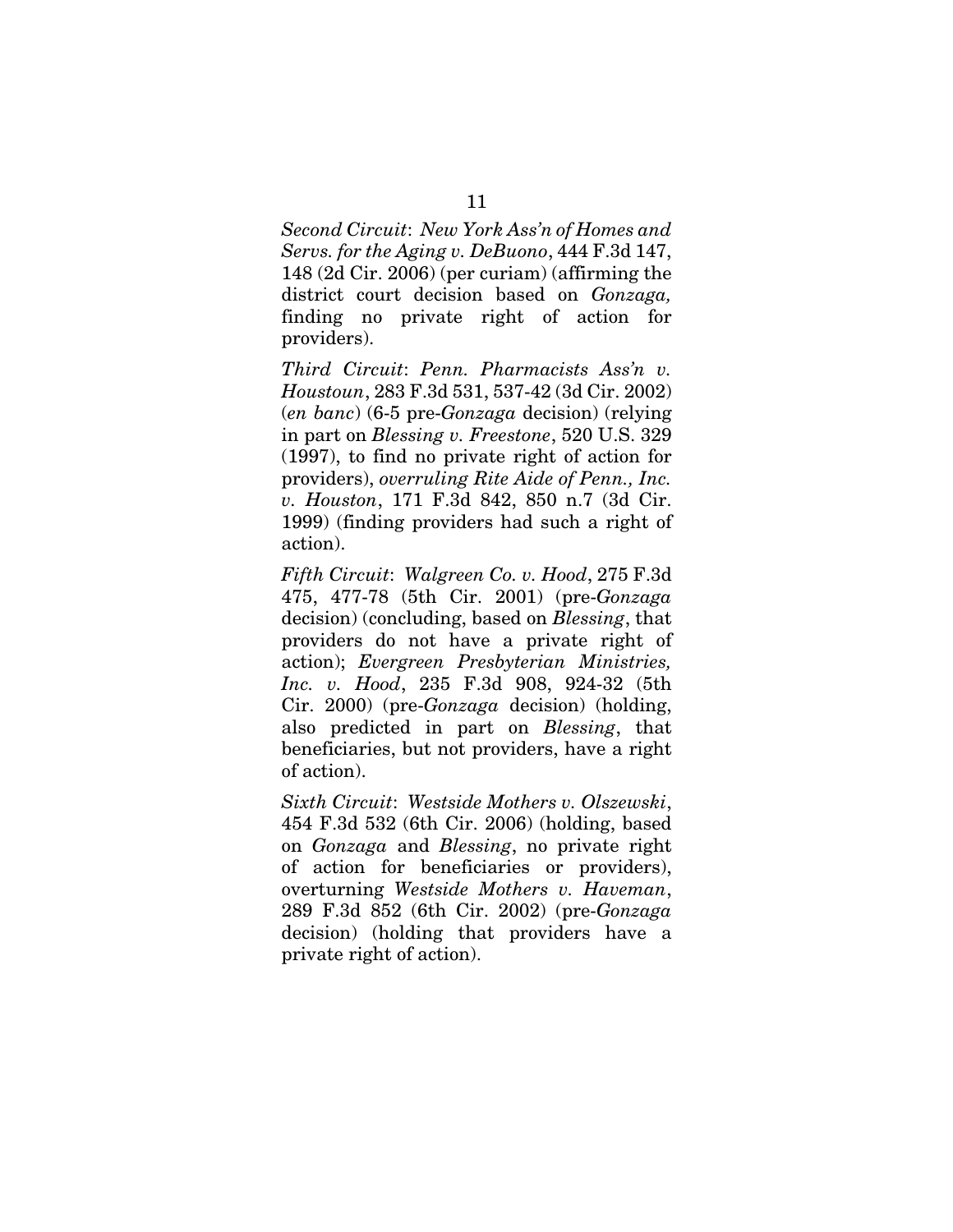*Seventh Circuit*: *Methodist Hosp., Inc. v. Sullivan*, 91 F.3d 1026, 1029 (7th Cir. 1996) (pre-*Gonzaga* decision) (ruling that providers have a private right of action.)

*Eighth Circuit*: *Pediatric Specialty Care, Inc. v. Arkansas Dept. of Human Servs.*, 443 F.3d 1005, 1013-16 (8th Cir. 2006) (holding that providers and beneficiaries both have a private right of action); *Pediatric Specialty Care, Inc. v. Arkansas Dept. of Human Servs.*, 364 F.3d 925, 930 (8th Cir. 2004) (holding the same); *Pediatric Specialty Care, Inc. v. Arkansas Dept. of Human Servs.*, 293 F.3d 472, 477-78 (8th Cir. 2002) (pre-*Gonzaga* opinion) (holding to the same effect); *Arkansas Medical Soc'y, Inc. v. Reynolds*, 6 F.3d 519, 523-28 (8th Cir. 1993) (pre-*Gonzaga* decision) (coming to the same result).

*Ninth Circuit*: *Sanchez v. Johnson*, 416 F.3d 1051, 1055-62 (9th Cir. 2005) (applying *Blessing* and *Gonzaga* to conclude that neither providers nor beneficiaries have a private right of action); *Orthopedic Hosp. v. Belshe*, 103 F.3d 1491 (9th Cir. 1997) (ruling in favor of providers on the merits of an equal access claim without addressing the private right of action issue).

*Tenth Circuit*: *Oklahoma Chapter of the Am. Acad. of Pediatrics v. Fogarty*, 472 F.3d 1208, 1215 (10th Cir. 2007) (concluding that neither providers nor beneficiaries have a private right of action, based on *Mandy R. v. Owens*, 464 F.3d 1139, 1146-48 (10th Cir. 2006) (using *Blessing* and *Gonzaga* to hold the same)).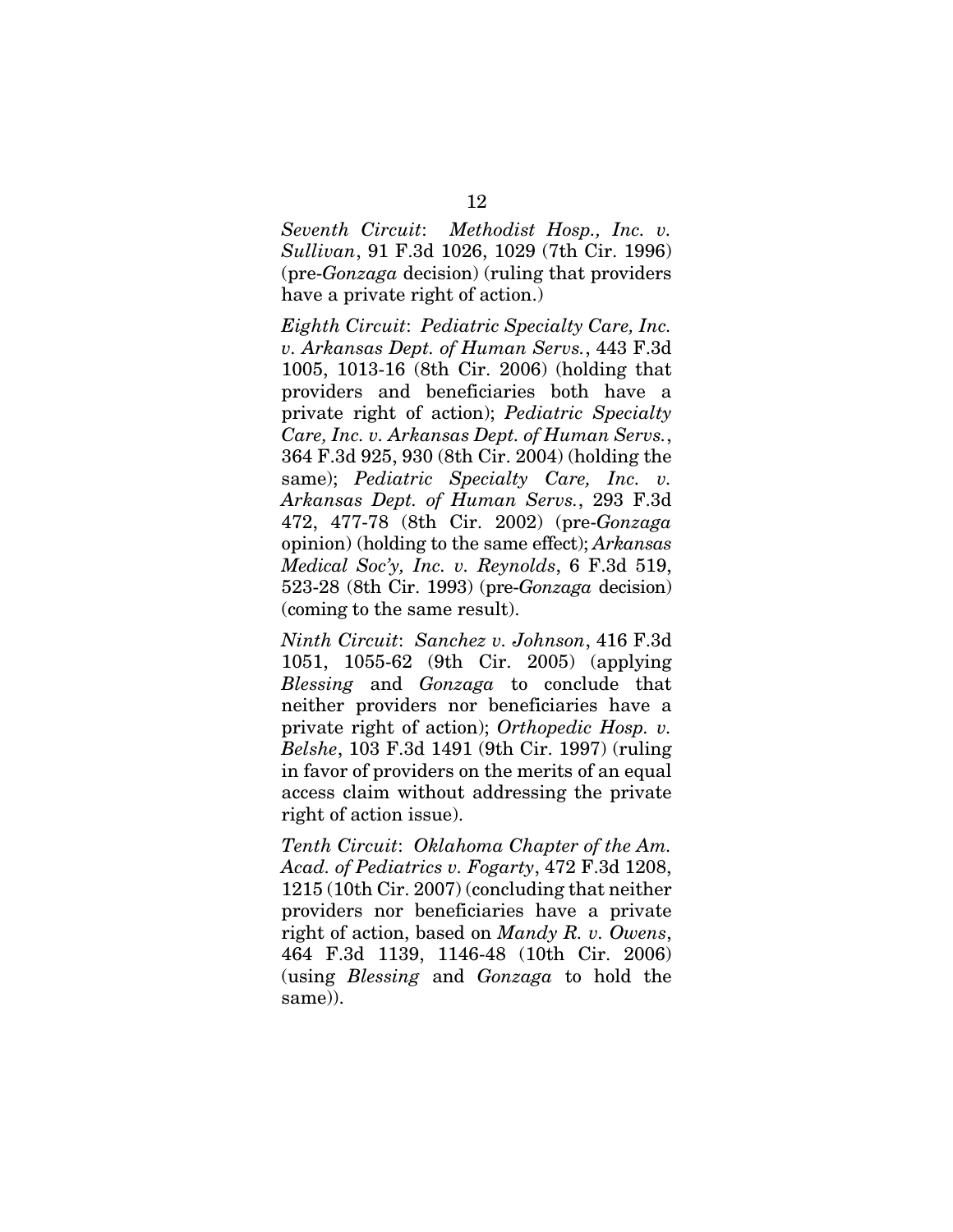*Eleventh Circuit*: *Tallahassee Mem'l Reg'l Med. Ctr. v. Cook*, 109 F.3d 693, 702 (11th Cir. 1997) (pre-*Gonzaga* decision) (ruling that providers have a private right of action).

In sum, seven federal appeals courts—the First, Second, Third, Fifth, Sixth, Ninth, and Tenth Circuits— have ruled that Medicaid providers have no private right of action under § 1983 to sue to enforce the equal access provision. Generally, these courts have relied heavily upon *Gonzaga* and/or *Blessing* to reach those conclusions. At least four of these same Circuits (the First, Third, Sixth, and Ninth) had expressly or impliedly found such a private right of action before effectively reversing themselves based on this Court's more recent decisions. *See* Section II(A), *infra.* Meanwhile, three federal appeals courts—the Seventh, Eighth, and Eleventh Circuits—have found such a right, although the rulings in the Seventh and Eleventh Circuits are pre-*Gonzaga*.

Likewise, the question of whether Medicaid beneficiaries have a private right of action through § 1983 to enforce the equal access provision has also been handled disparately by the Circuits. Three federal appeals courts—the Sixth, Ninth, and Tenth Circuits—have applied *Gonzaga* to determine that there is no such right of action. The Fifth and Eighth Circuits have reached the opposite conclusion, though the Fifth Circuit's decision on that point is pre-*Gonzaga*.

Plainly, although this Court has not decided the issue of whether the equal access provision may be privately enforced through a § 1983 action, its precedents in *Blessing* and *Gonzaga* have, unsurprisingly, had a material bearing on the outcomes of federal appeals court decisions on the issue.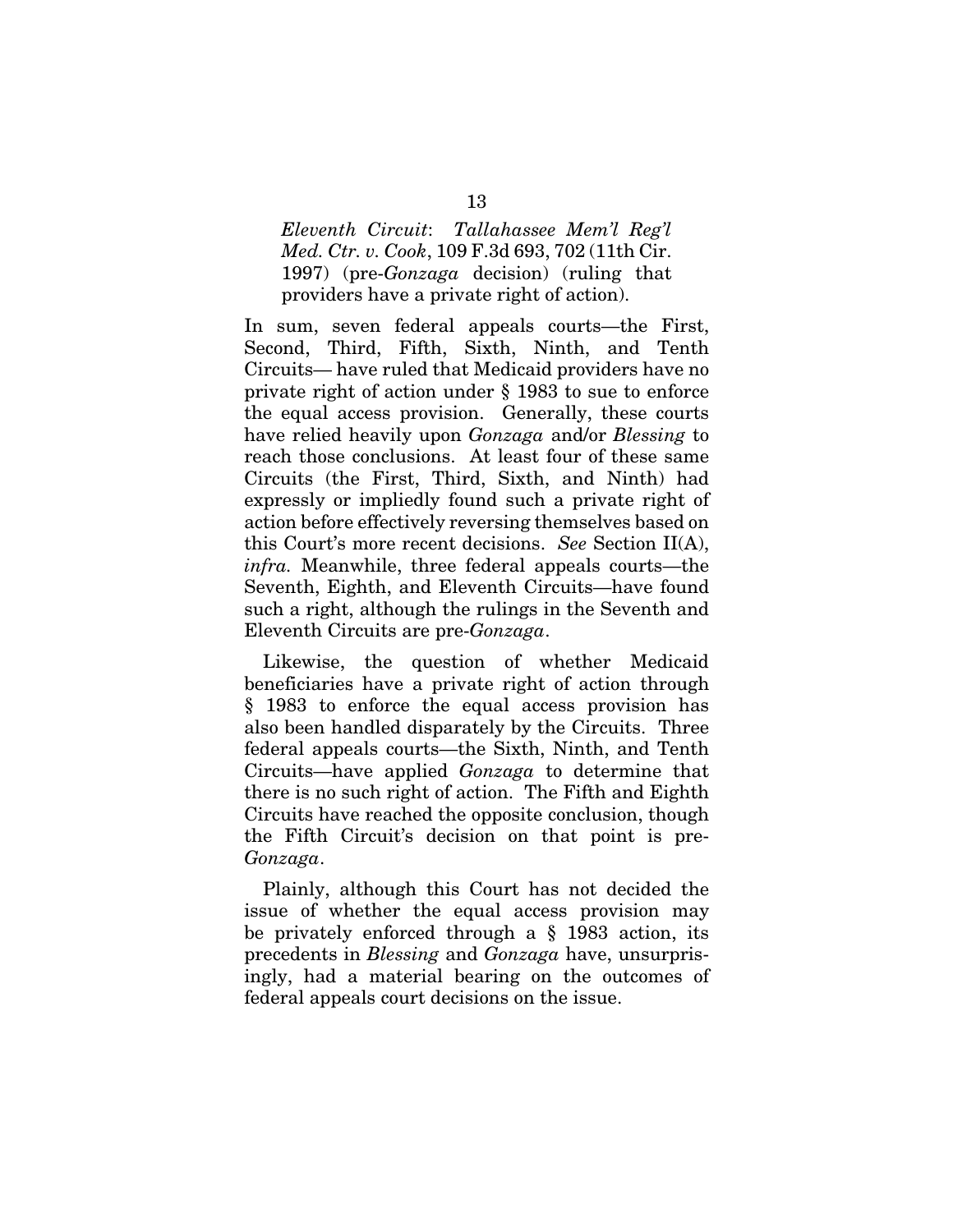As *Amici* now explain, there is a serious question as to whether determinations that the equal access statute cannot be privately enforced under the Supremacy Clause or through § 1983 can be squared with other congressional enactments and intent.

II. THERE IS SUBSTANTIAL DOUBT WHETHER THIS COURT'S EVOLVING STANDARDS IN PRIVATE RIGHT OF ACTION CASES SHOULD BE APPLIED IN THE CONTEXT OF THE SOCIAL SECURITY ACT

#### A. Over Time, The Criteria For Ascertaining Private Rights Of Action Have Changed

Tracing the history and the holdings in cases involving the question of whether a particular federal provision may be privately enforced through § 1983 could easily fill one or more editions of even the most ambitious law review journal. Over the years, the standards used to decide that issue have varied and, in recent years, have tightened, making it less likely that a private right of action will be found. A brief and non-exhaustive review of § 1983 case law highlights the evolution of these standards.

In *Thiboutot*, 448 U.S. at 4–8, this Court held that welfare beneficiaries under the Social Security Act had a private right of action to enforce federal law entitling them to benefits. At that time, the Court did not establish elements or tests for determining whether a private right of action existed in a particular case.

A year thereafter, in *Pennhurst State Sch. and Hosp. v. Halderman*, 451 U.S. 1, 28 (1981), the Court cautioned that "the typical remedy for state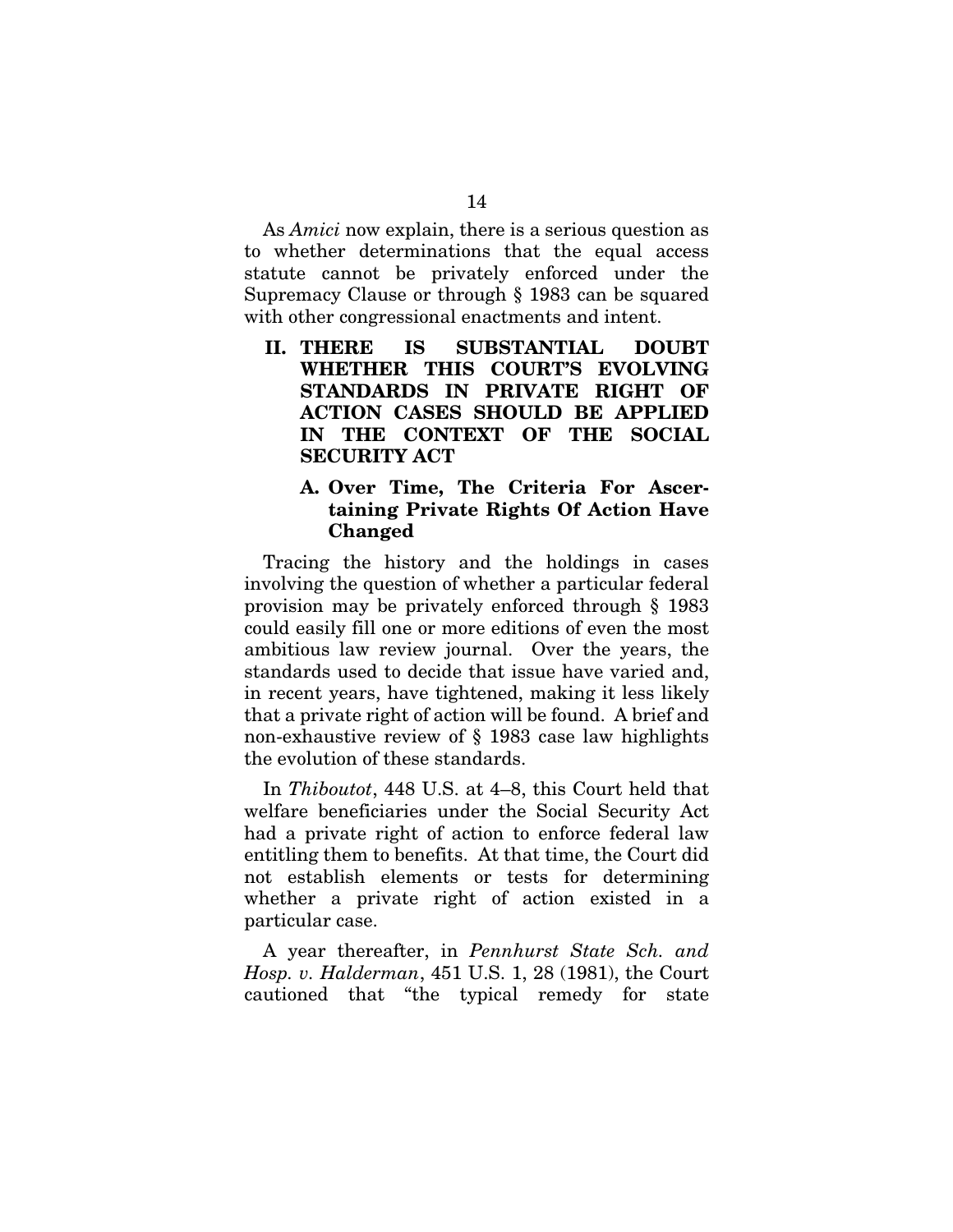noncompliance with federally imposed conditions is not a private cause of action for noncompliance but rather action by the Federal Government to terminate funds to the State." At issue was whether a federal statutory bill of rights for persons with developmental disabilities (42 U.S.C. § 6010) could be privately enforced through § 1983 if their care and treatment violated those rights. The Court held that § 6010 did not confer any substantive rights—it did not "unambiguously" impose an obligation on states to meet those requirements as a condition for the receipt of federal monies. *Id*. at 12–13, 17, 27. Accordingly, because there was no substantive right, the court did not reach the issue of whether there was a private right of action under the section itself or through § 1983 to enforce the terms of § 6010. *Id.* at 28 n.21.

Subsequently, *Golden State Transit Corp. v. City of Los Angeles*, 493 U.S. 103, 105 (1989) examined the question of whether the National Labor Relations Act6 created certain rights that could be vindicated privately through a § 1983 action. The Court held that it did, explaining that the availability of a § 1983 remedy is conditioned upon a multi-tiered test:

- (1) whether the statute creates obligations "sufficiently specific and definite" to be within "the competence of the judiciary to enforce";
- (2) whether the statute is intended to benefit the putative plaintiff; and
- (3) whether private enforcement is not foreclosed by the statute through either express provision or other specific evidence.

 <sup>6</sup> 29 U.S.C. §§ 151–169.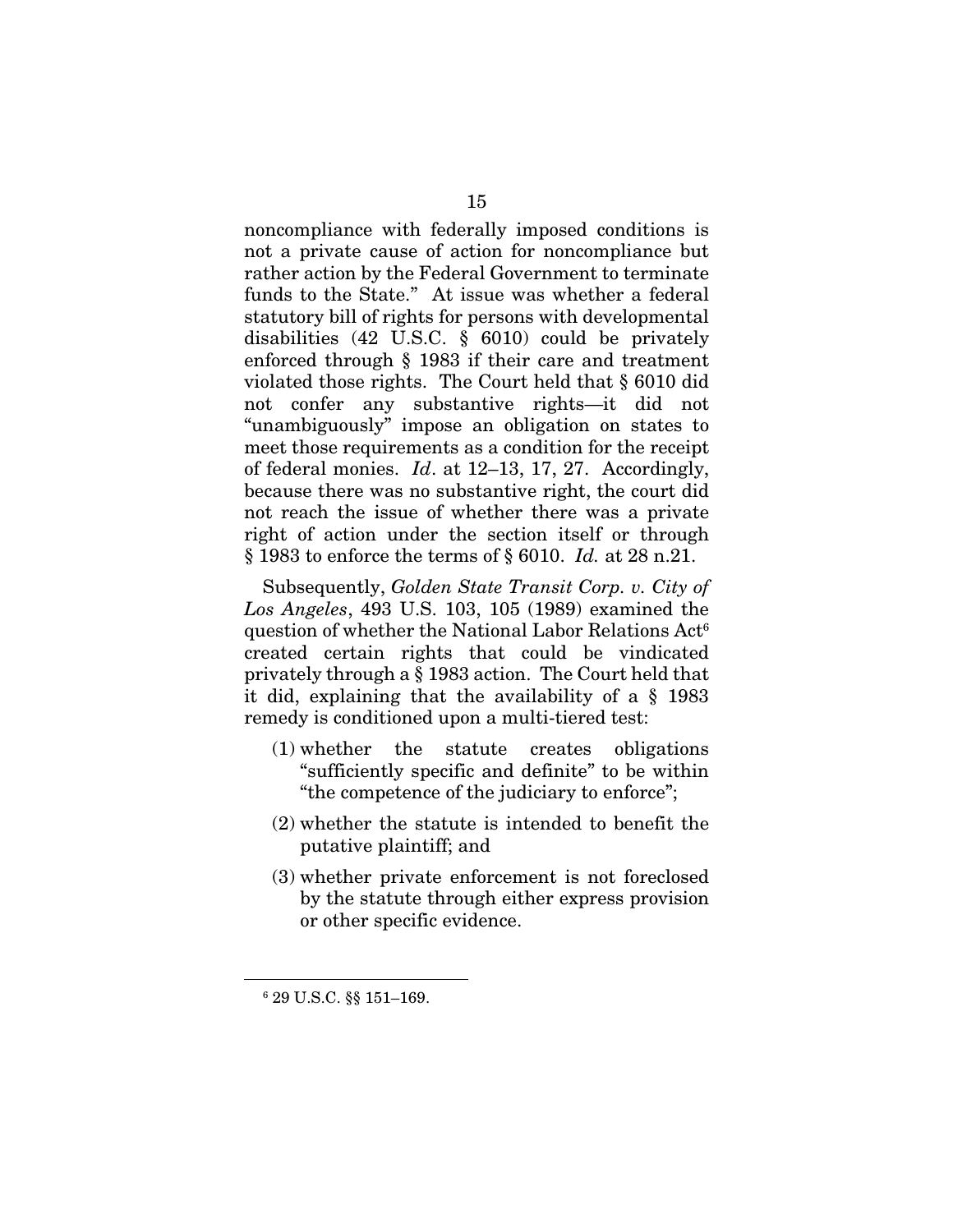493 U.S. at 106–108 (quoting *Wright v. Roanoke Redevelopment and Hous. Auth.*, 479 U.S. 418, 432 (1987)).

A year later, the Court applied the *Golden State Transit* criteria to find that Medicaid providers had a private right of action to enforce the so-called Boren Amendment. That provision governed Medicaid rate setting for certain types of providers in terms that are remarkably similar to those found in the equal access provision (efficiency, economy, and quality of care and reasonable access to services by beneficiaries).7 *Wilder v. Va. Hosp. Ass'n*, 496 U.S. 498, 509–10 (1990).

In *Suter v. Artist M*., 503 U.S. 347, 350 (1992), the Court reviewed the question of whether provisions of the Adoption Assistance and Child Welfare Act of 19808 could be privately enforced under the Act itself or pursuant to § 1983. These provisions mandated reasonable state efforts to curtail removal of children from their homes prior to placement in foster care and to return children to their homes where removal had occurred. *Id*. at 351; *see also* 42 U.S.C. § 671(a). The Court used the tenets in *Golden State Transit* to find that these provisions could not be privately enforced,

 <sup>7</sup> The Boren Amendment, formerly 42 U.S.C. § 1396a(a)(13)(A), was subsequently repealed by the Balanced Budget Act of 1997, Pub. L. No. 105-33, § 4711, 111 Stat. 251, 507. It dealt with Medicaid rates for inpatient hospital services, nursing facility services, and services provided by intermediate care facilities for the mentally retarded—the last of which are now facilities for individuals with intellectual disabilities. Notably, the equal access provision, which remained untouched by Congress when and after the Boren Amendment was repealed, governs Medicaid rate-setting for all types of Medicaid fee-for-services providers. 42 U.S.C. § 1396a(a)(30)(A).

<sup>8</sup> 42 U.S.C. §§ 620–628b; 670–679c (1989).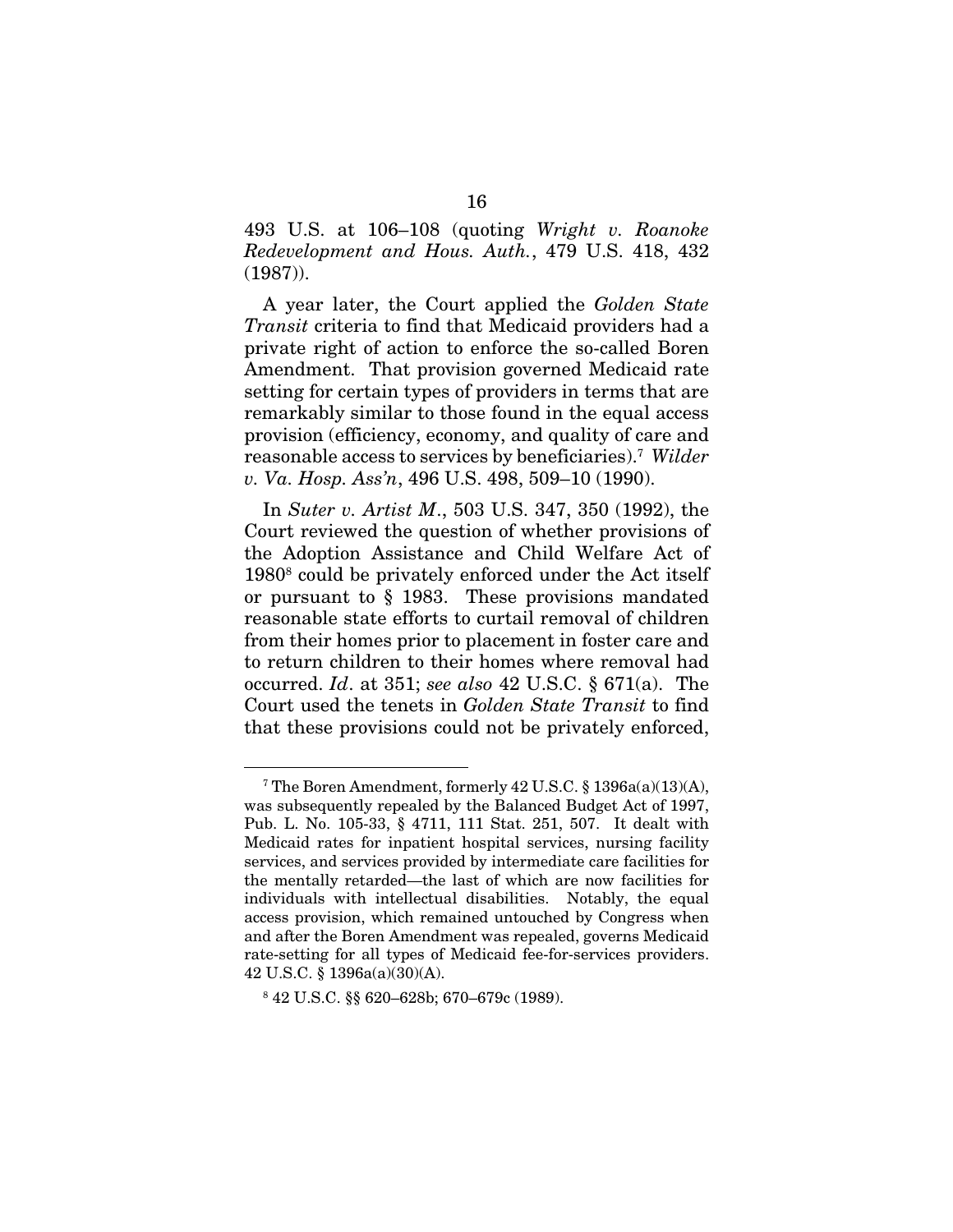reasoning that the statutory provisions and their implementing regulations did not represent or provide notice to the states as to what failures or inactions on a state's part could trigger loss of federal funds. *Id*. at 361–62.

*Blessing*, 520 U.S. at 332, involved the question of whether custodial parents could privately enforce Title IV-D of the Social Security  $Act<sup>9</sup>$  to assure "substantial compliance" with its requirements. *Id*. The Court found that there was no generalized private right of enforcement under this program and noted that the statutory scheme could not be analyzed on a general basis. Rather, it was necessary to distinguish among the statute's numerous provisions on an individual basis. 520 U.S. at 333. In doing so, the Court stated that, in determining private rights of action under § 1983, three factors must be considered:

- (1) whether Congress intended the provision to benefit the plaintiff;
- (2) whether the alleged right is sufficiently specific (and not vague or amorphous) so that its interpretation is within judicial competence; and
- (3) whether the statute imposes an unambiguous obligation on the state.

*Id.* at 340–41.<sup>10</sup>

Finally, in *Gonzaga*, 536 U.S. at 276, this Court rejected the contention that provisions of the Family

 <sup>9</sup> 42 U.S.C. §§ 651–669b (1994).

<sup>10</sup> Note that the first two factors are the same as in *Golden State Transit*. The third, however, substitutes an unambiguous state obligation for private enforcement not being foreclosed by the statute.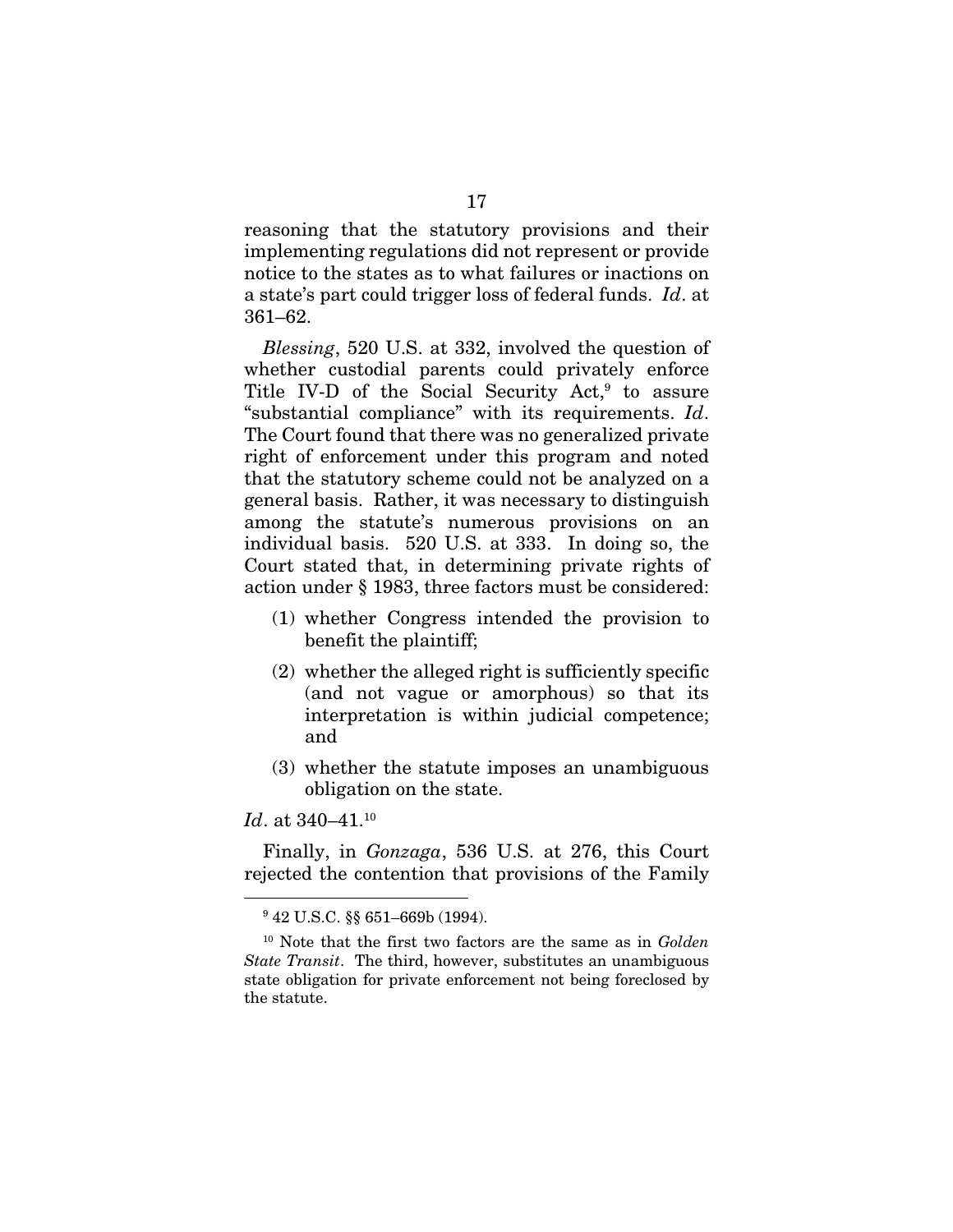Educational Rights and Privacy Act of 1974 could be privately enforced under § 1983.11 Among other things, the Act precludes federal funding to educational institutions that have policies or practices of releasing educational records to unauthorized individuals. *Id*. at 279; *see also* 20 U.S.C. § 1232g(b)(1). In its ruling, the Court acknowledged that some of its opinions might be construed to allow "something less than an unambiguously conferred right" as being enforceable under § 1983, and it expressly referenced *Blessing* as an example. *Id*. at 282. It then emphasized that only an "unambiguously conferred right" would support a § 1983 cause of action. *Id*. at 283. Further, the Court opined that the discernment of whether such private rights of action exist under § 1983 should not differ from whether they exist in the context of implied rights of action. *Id*. at 283, 285. In other words, both types of situations should be approached using the same inquiries.

In sum, even a casual perusal of the case law reveals that the criteria used to assess whether a private right of action exists to enforce a particular federal provision under § 1983 have changed over time. They have become more stringent and, accordingly, made it more difficult for potential private plaintiffs to establish a private right of action. The Court itself has conceded in *Gonzaga* that its earlier precedent could allow private enforcement of something less than "an unambiguously conferred right" so long as plaintiff fell "within the general zone of interest that the statute is intended to protect," and it cited *Va. Hosp. Ass'n* on that score. *Gonzaga*, 536 U.S. at 283. As reflected below, this trend concerned Congress two decades ago

 <sup>11 20</sup> U.S.C. § 1232g (1994).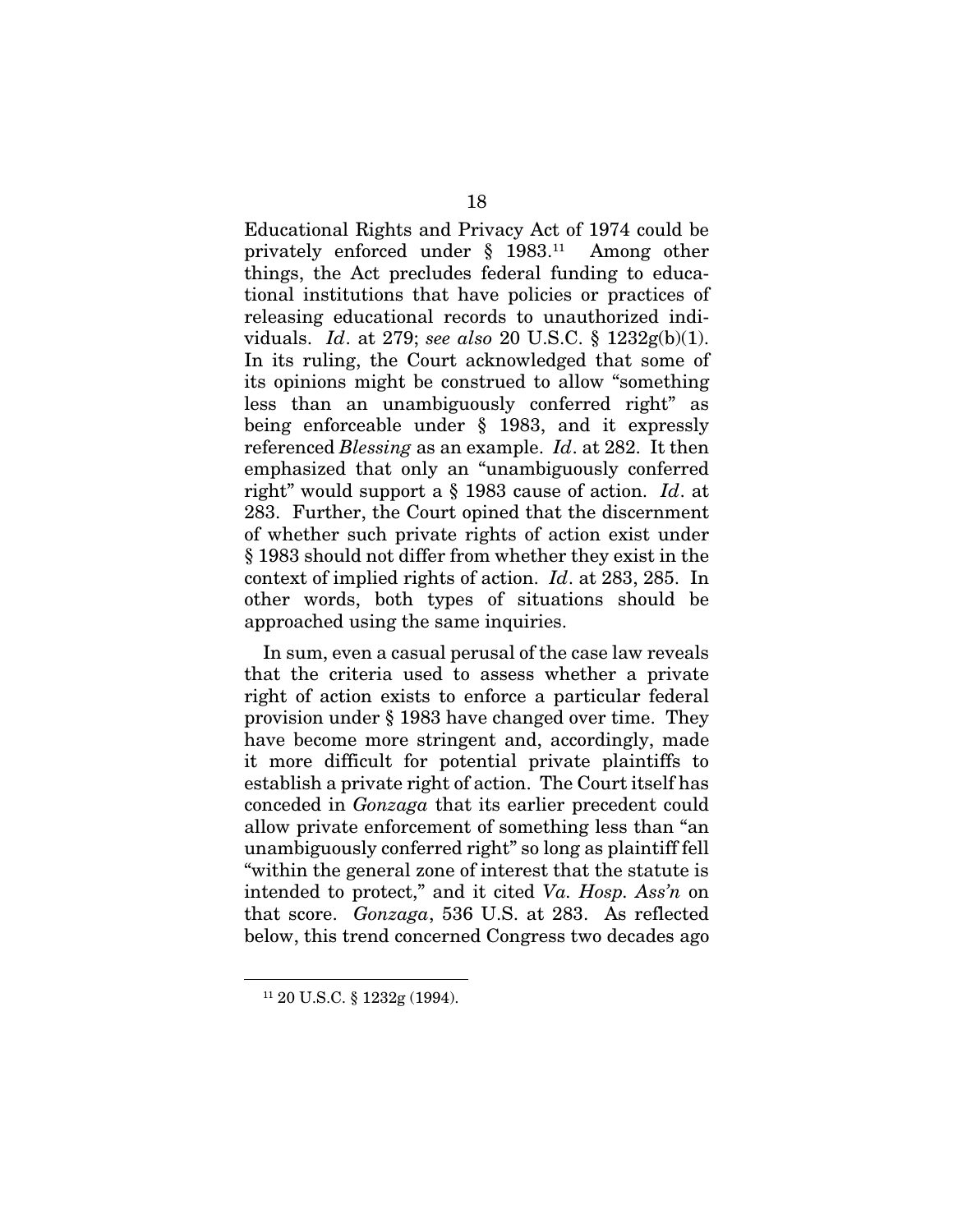and resulted in legislation designed to establish the terms upon which private right of action cases should be analyzed in the context of the Social Security Act.

### B. Congress Intervened To Set The Terms Upon Which Private Right Of Action Cases Should Be Resolved Under The Social Security Act

Two years after this Court's decision in *Artist M.*, Congress passed and President Clinton signed the Improving America's School Act of 1994.12 Section 555 of that Act is entitled "Effect Of Failure To Carry Out State Plan" and is codified at 42 U.S.C. § 1320a-2. Section 555(a) read:

In an action brought to enforce a provision of the Social Security Act, such provision is not to be deemed unenforceable because of its inclusion in a section of the Act requiring a State plan or specifying the required contents of a State plan. This section is not intended to limit or expand the grounds for determining the availability of private actions to enforce State plan requirements other than by overturning any such grounds applied in *Suter v. Artist M.,* 112 S.Ct. 1360 (1992), but not applied in prior Supreme Court decisions respecting such enforceability; provided, however, that this section is not intended to alter the holding in *Suter v. Artist M.* that section  $471(a)(15)$  of the Act is not enforceable in a private right of action.

Section 555(b) of that legislation dealt with the "Applicability" of this provision and directs that: "The

 <sup>12</sup> Pub. L. No. 103-382, 108 Stat. 3518.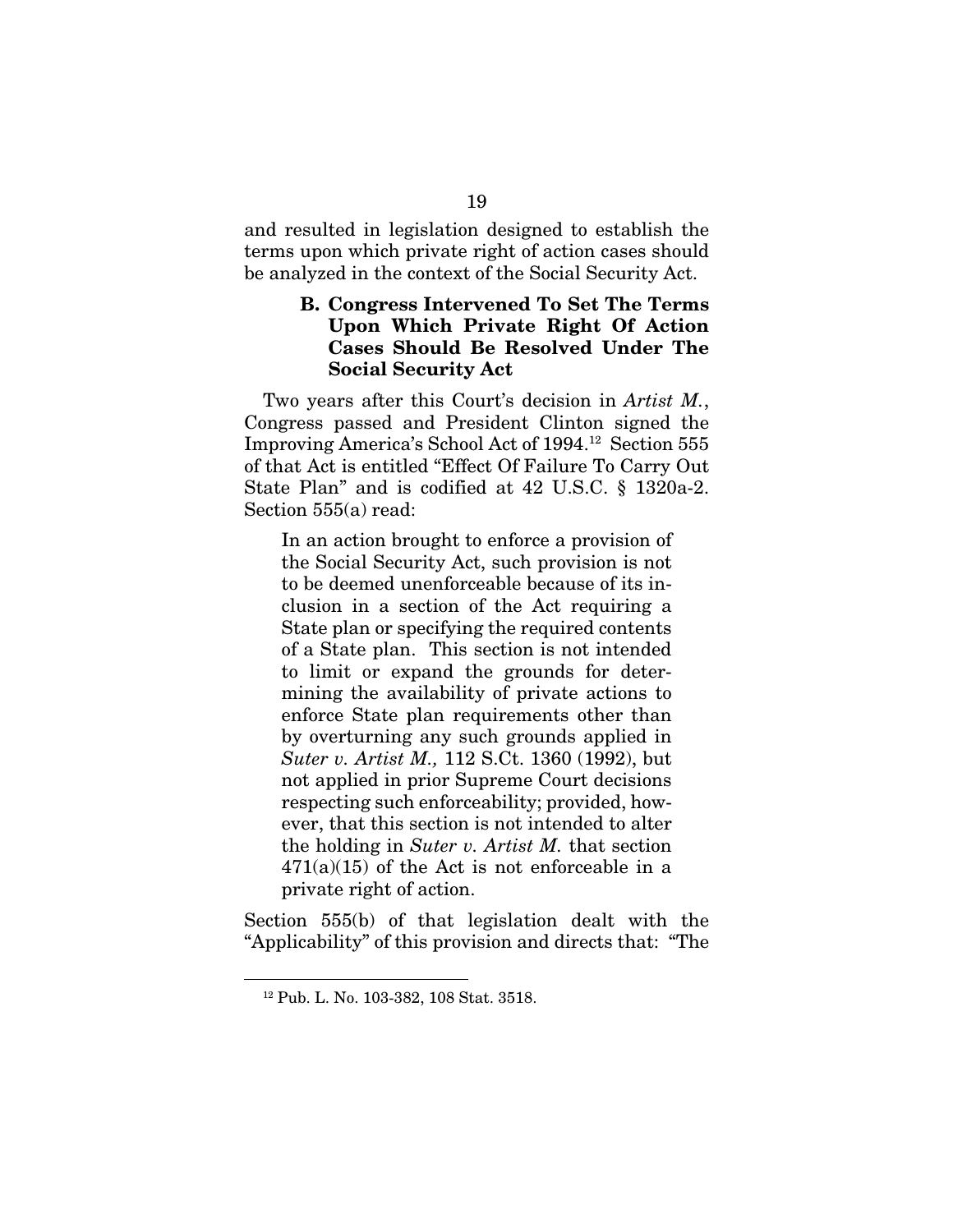amendment made by subsection (a) shall apply to actions pending on the date of the enactment of this Act and to actions brought on or after such date of enactment." The date of enactment was October 20, 1994.

The legislative history to the Improving America's School Act of 1994 furnishes insight into what Congress was seeking to achieve through this provision. The conference report to the legislation explains:

The Adoption Assistance and Child Welfare Act of 1980 amended the Social Security Act to require States to provide in their Title IV-E plans that, in the case of each child, reasonable efforts will be made (a) prior to the placement of the child in foster care, to prevent or eliminate the need for removal of the child from his home, and (b) to make it possible for the child to return to his home  $($ sec. 471 $(a)(15)$ ).

On March 25, 1992, the U.S. Supreme Court held in *Suter v. Artist M.,* that the "reasonable efforts" clause does not confer a federallyenforceable right on its beneficiaries, nor does it create an implied cause of action on their behalf. In rendering its opinion, the Court also stated that although section 471(a) does place a requirement on the States, that requirement "only goes so far as to ensure that the States have a plan approved by the Secretary which contains the 16 listed features."

\* \* \* \*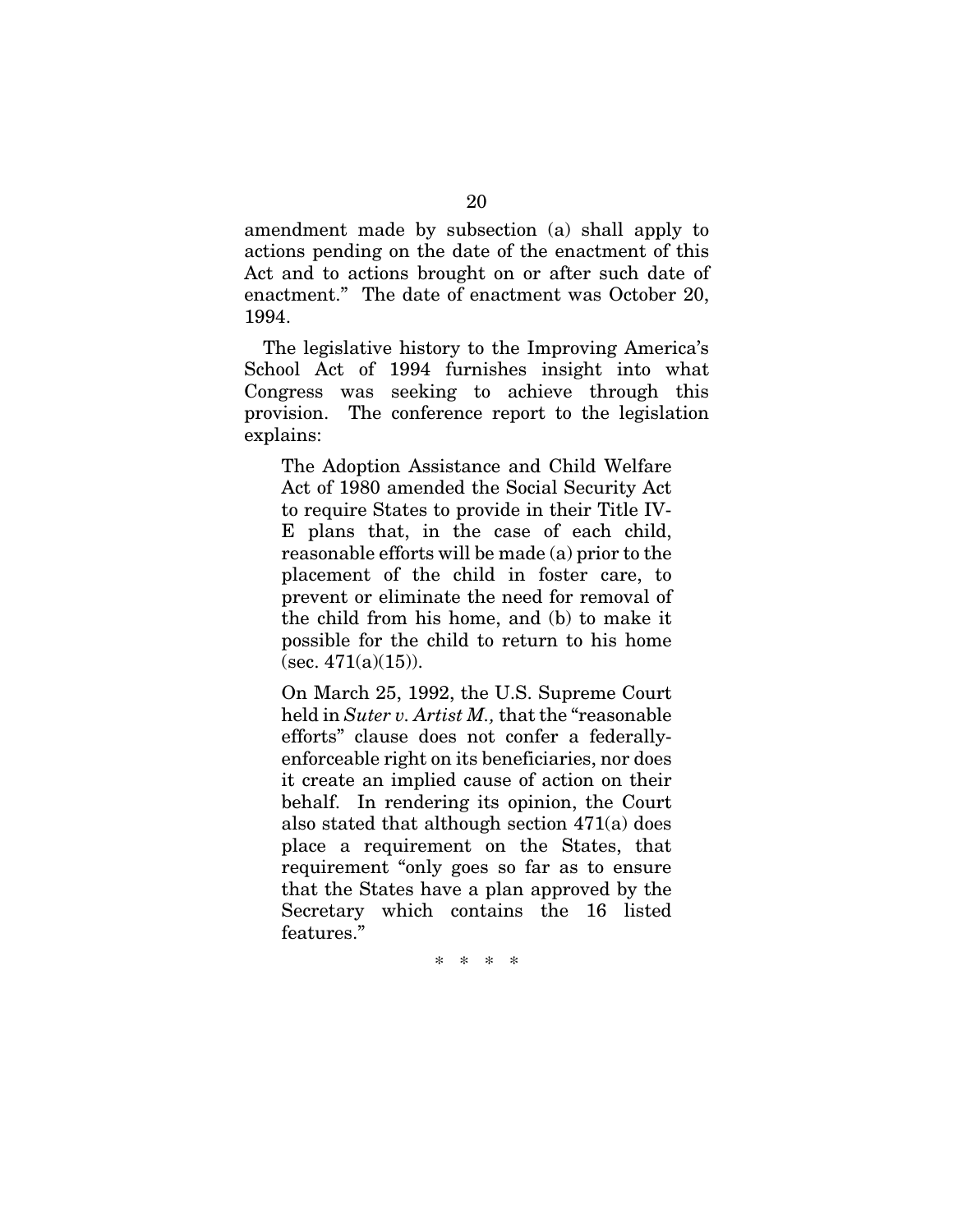The provision would amend Title XI of the Social Security Act by adding a new section that reads as follows: "[actual terms of provision then recited] . . . ."

The intent of this provision is to assure that individuals who have been injured by a State's failure to comply with the Federal mandates of the State plan titles of the Social Security Act are *able to seek redress in the federal courts to the extent they were able to prior to the decision in Suter v. Artist M.*, while also making clear that there is no intent to overturn the determination in *Suter* that the reasonable efforts clause to Title IV-E does not provide a basis for a private right of action.

The amendment would apply to actions pending on the date of enactment and to actions brought on or after the date of enactment.

H.R. Rep. No. 103-761, at 924, 926 (1994) (Conf. Rep.)  $(Emphasis added).<sup>13</sup>$ 

As if to underscore its determination in this regard, Congress enacted and President Clinton signed the same provision less than two weeks later as part of the Social Security Act Amendments of 1994.14 Section 211 of that Act is captioned "Effect Of Failure To Carry Out State Plan" and is codified at 42 U.S.C. § 1320a-10. Section 211(a) is identical to 42 U.S.C. § 1320a-2,

 <sup>13</sup> *Reprinted in* 5 U.S. Code Cong. & Ad. News, 103d Cong., Second Sess. (1994) 2901 at 3255, 3257.

<sup>14</sup> Pub. L. No. 103-432, 108 Stat. 4398.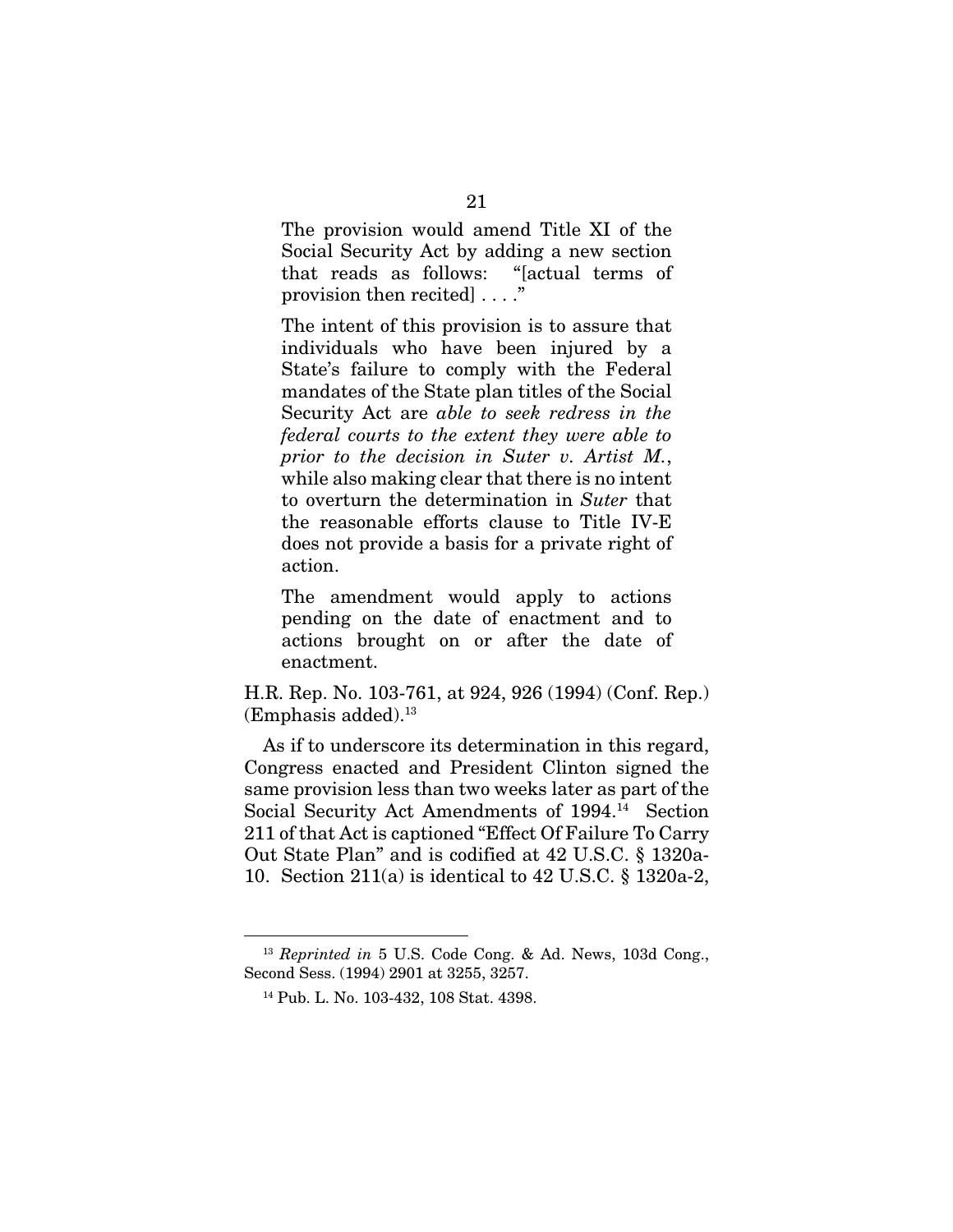and Section 211(b) contains the same verbiage as to its applicability.

It seems evident that Congress was seeking to accomplish several objectives in 42 U.S.C. §§ 1320a-2 and 1320a-10. First, Congress sought to overturn the criteria used in *Artist M.*, but not in earlier cases (such as *Golden State Transit* and *Va. Hosp. Ass'n*), to decide private right of action cases. At the same time, it was not seeking to reverse the result itself in *Artist M.* Second, Congress desired that, in Social Security Act cases involving allegations of failure to comply with federal mandates in state plans, the existence of a private right of action under the Supremacy Clause or § 1983 to seek enforcement must be judged by the prevailing precedent prior to *Artist M.* Third, Congress wanted these standards to be applied both to pending Social Security Act cases as of enactment and actions brought thereafter.

Notably, this Court has never cited, let alone analyzed, 42 U.S.C. §§ 1320a-2 and 1320a-10 and their implications. Nor was that done in the instant case by either the District Court or the Ninth Circuit. In one sense, that is not surprising because the Ninth Circuit had already held in *Sanchez v. Johnson*, 416 F.3d at 1062, that, based on *Blessing* and *Gonzaga*, the equal access provision could not be privately enforced under § 1983. Additionally, at that time, the Ninth Circuit made fleeting reference to 42 U.S.C. §§ 1320a-2 and 1320a-10. *Id.* at 1057 n.5. The Ninth Circuit rejected their relevancy, saying that they were "hardly a model of clarity", did not alter the reasoning of *Pennhurst*  which was decided prior to *Artist M.*, and—in any event—did not change its obligation to follow *Blessing*  and *Gonzaga. Id*.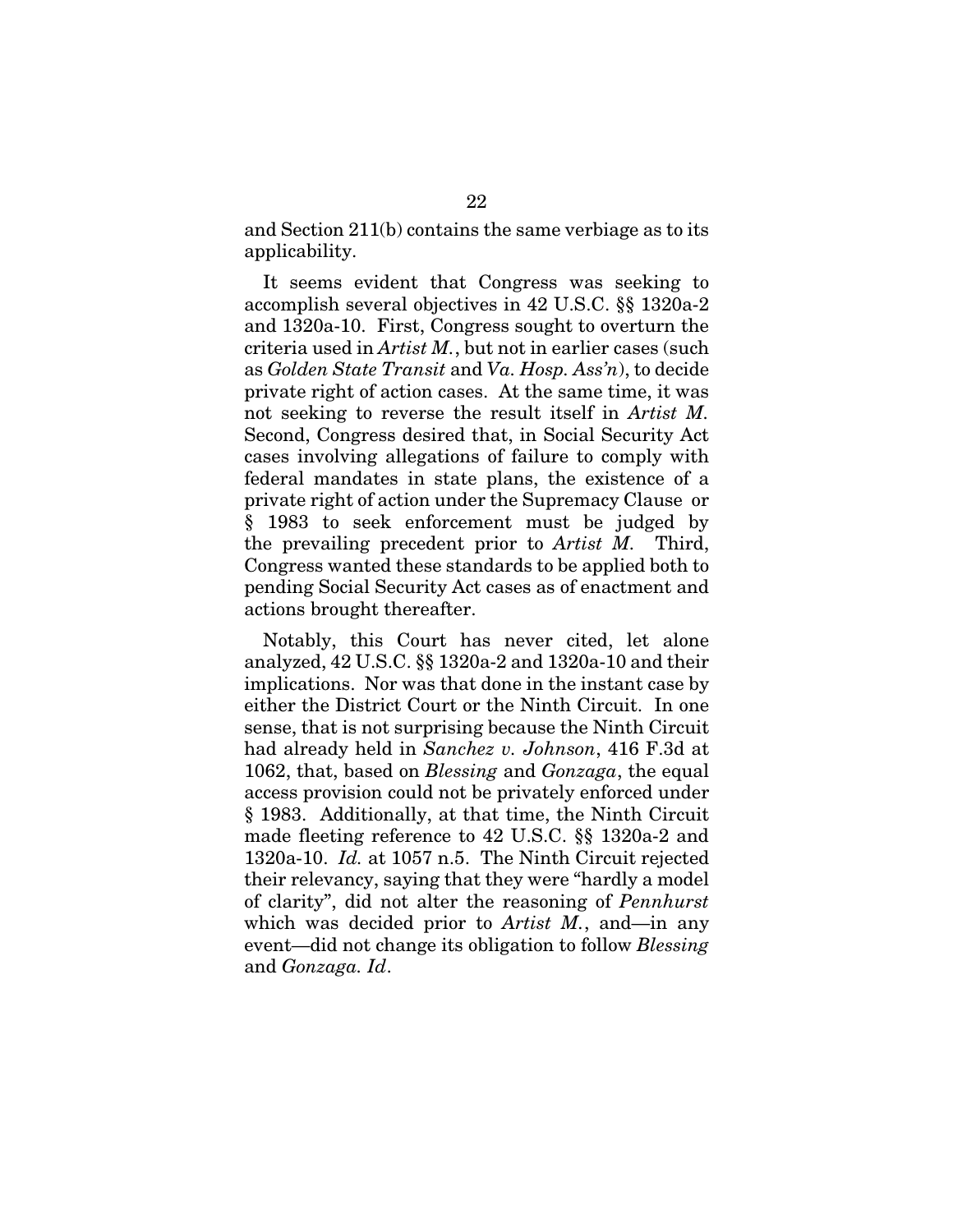Respectfully, the Ninth Circuit's off-handed analysis is not even facially persuasive. For instance, there is no reference to or discussion of the legislative history of these provisions. Further, the claim that *Pennhurst* remained controlling because it was decided before *Artist M.* is unconvincing. The crucial determinant in *Pennhurst* was that the plaintiffs had formulated their case based on a "bill of rights" provision that was not one of the statutory conditions for receipt of federal funds and did not provide clear notice to the states of their obligations to comply with it or lose federal funds. 451 U.S. at 12–13, 17. By contrast, the equal access provision is a Medicaid state plan requirement, represents requirements that states "must" meet in order to receive federal funding, and falls squarely within the purview of 42 U.S.C.§§ 1320a-2 and 1320a-10. Moreover, the Ninth Circuit's invocation of *Blessing* and *Gonzaga* as a reason to ignore the terms of these provisions is somewhat bewildering. Those cases were decided after *Artist M.* and, as such, are not supposed to be the basis for private right of action decisions in Social Security Act cases. Rather, pre-*Artist M.* holdings like *Golden State Transit* and *Virginia Hosp. Ass'n* are to be controlling. Equally important, the Ninth Circuit's decision condemns these statutory commands to the status of dead letter law. It is as if Congress had never passed them.15

<sup>&</sup>lt;sup>15</sup> The Ninth Circuit's decision on this point also seems to be at odds with holdings of other Circuits using these provisions as a basis for finding a private right of action under other Medicaid Act provisions. *E.g., S.D. ex rel. Dickson v. Hood*, 391 F.3d 581, 603 (5th Cir. 2004) (right to early and periodic screening, diagnosis, and treatment services under 42 U.S.C. § 1396a(l)(10)(A)); *Rabin v. Wilson-Coker*, 362 F.3d 190, 201-02 (2d Cir. 2004) (right to Medicaid benefits under 42 U.S.C. § 1396r-6).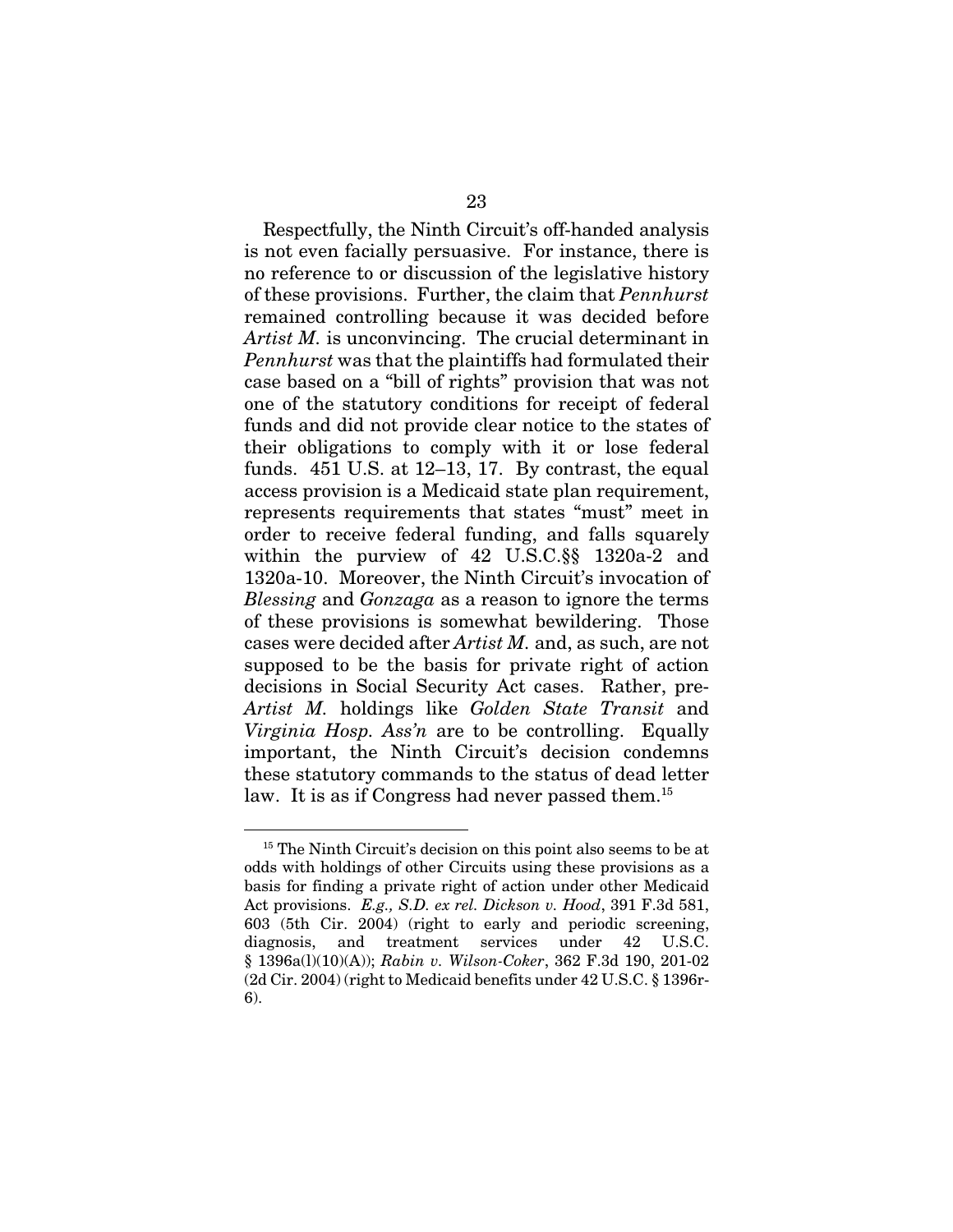Congress has the right and the discretion to decide whether and how its enactments should be construed in terms of whether they afford private rights of action either on their own or under the Supremacy Clause or § 1983, and it has various means at its disposal to do so. Here, Congress has unequivocally indicated that Social Security Act cases involving state plan requirements must be reviewed under pre-*Artist M.*  precedent. The Ninth Circuit failed to do that either here or in *Sanchez*. 16

It should also be emphasized that, although *Amici's* brief has focused principally on § 1983, existing case law at the time 42 U.S.C. §§ 1320a-2 and 1320a-10 were enacted strongly suggests that the Supremacy Clause was a basis for private enforcement of federal law. *E.g*., *Shaw v. Delta Airlines*, 463 U.S. 85, 96 n.14 (1983). *See* Br. For Respondents at 7-10, 21-27, 29-41 and Appendix thereto. The congressional directives in these sections that pre-*Artist M*. case law be used to adjudicate private rights of action in Social Security Act cases make no distinction as to the particular avenue for private enforcement. Thus, they apply with equal force to the Supremacy Clause. As such, the state of the case law in 1992 as to the Supremacy Clause and private rights of action is an independent basis for affirming the Ninth Circuit's ruling in this case. In short, under the terms of 42 U.S.C., §§ 1320a-2 and 1320a-10, the Supremacy Clause affords a

 <sup>16</sup> With one exception, the Petitioners and their supporting *amici* in this case do not cite or discuss 42 U.S.C. §§ 1320a-2 and 1320a-10. The brief of the United States does so (Br. For United States as Amicus Curiae Supp. Pet'r's 29–30), but is predicated on the assumption that there is no § 1983 right of action here. That assumption conveniently skirts the analysis required by those provisions and effectively renders them a nullity.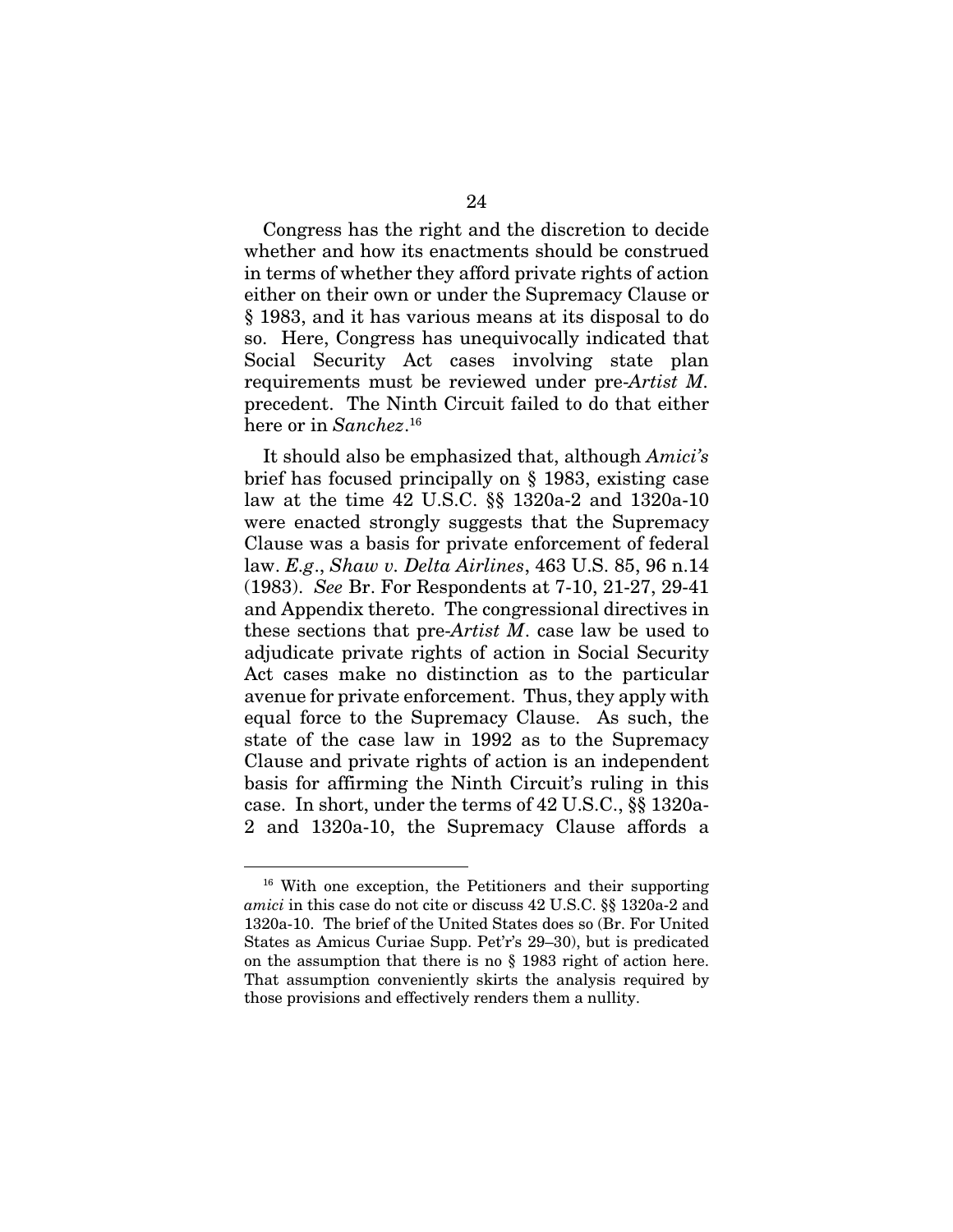private right of action for the enforcement of the equal access provision by Medicaid providers.

Consequently, if—contrary to *Amici's* position that this case should be affirmed on the basis of the Ninth Circuit's decision—the Court decides either that the Supremacy Clause does not afford a private right of action or that it is not inclined to decide that issue, it should remand the case to the Ninth Circuit. This would permit full-blown briefing and oral argument on the issues under 42 U.S.C. §§ 1320a-2 and 1320a-10 and avoid the Court having to perform a first blush analysis of its own. By doing the latter, this Court can also follow its time-honored tradition of refraining from reaching issues involving constitutional questions when that can be averted. *E.g.*, *Califano v. Yamaski*, 442 U.S. 682, 692–93 (1979).

### C. Prudential Considerations Also Suggest That Private Right Of Action Standards Erected After Passage Of The Legislation In Question Should Not Be Employed

Part of Congress' motivation in enacting 42 U.S.C. §§ 1320a-2 and 1320a-10 may have been an uneasiness that its handiwork was being judged by adjusted, modified, or entirely new private right of action standards enunciated or created judicially long after the legislation in question had been enacted. Regardless of the existence of these provisions or their implications, this Court could—on its own and without congressional direction—apply evolving principles prospectively only rather than retroactively, using instead the tenets that were in place at the time. To do otherwise ascribes a clairvoyance to Congress that it simply does not and cannot have. For example, if Congress passed a particular provision in 1980,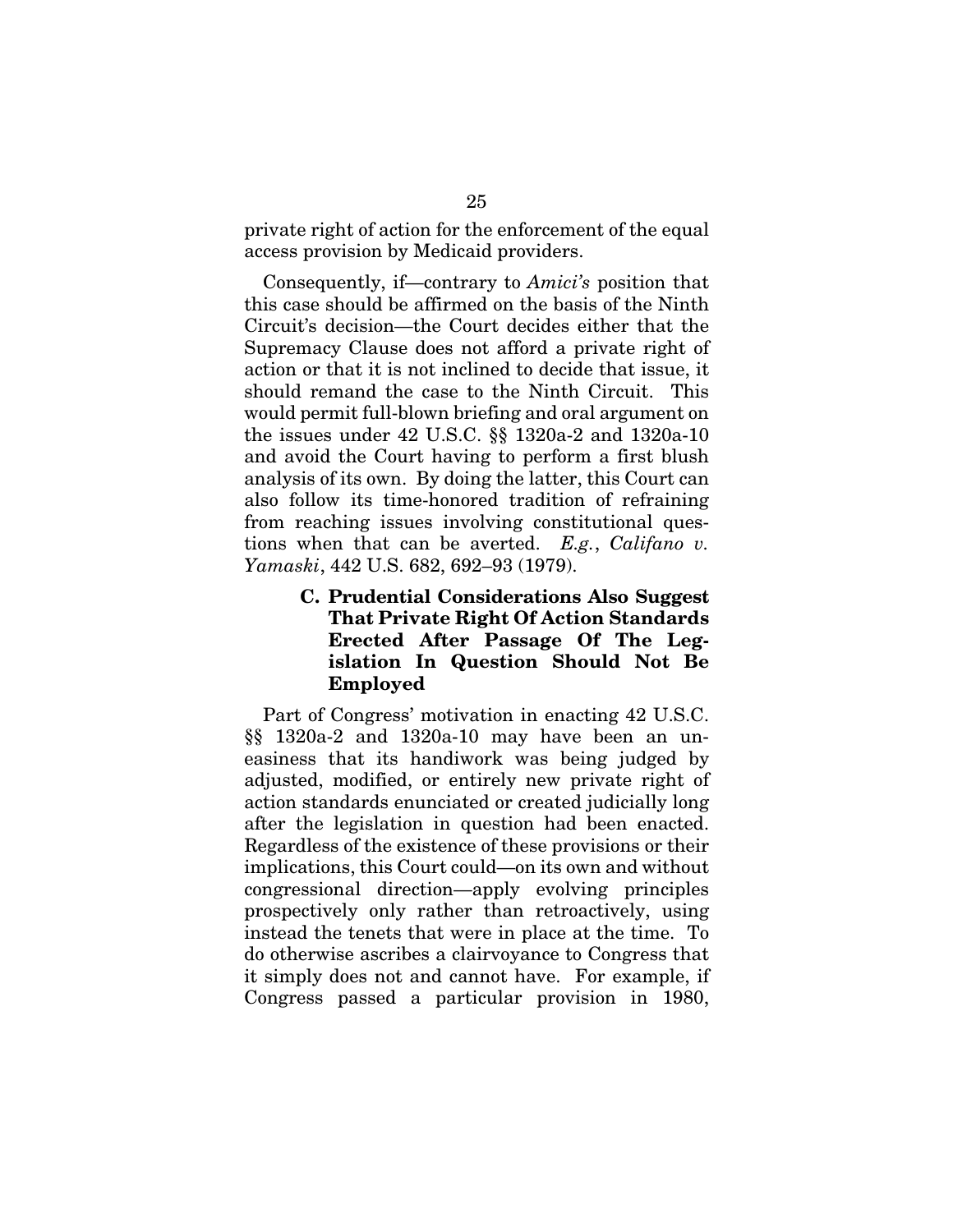Congress may rightly be charged with the responsibility for knowing the private right of action case law and tests in place at that time.17 It cannot be held accountable for foreseeing new or different standards developed years or decades later. Such a course of action is the best means of giving full voice to the real intent of those who actually framed and passed the legislation.

#### **CONCLUSION**

The Court should affirm the Ninth Circuit and hold that the Supremacy Clause affords Medicaid providers with a private right of action to enforce the equal access provision. However, if the Court either decides the Supremacy Clause issue in the negative or believes that it should avoid deciding that issue at this juncture, this case should be remanded to the Ninth Circuit for consideration of the question of whether the Respondents have a private right of action to enforce the equal access provision in light of 42 U.S.C. §§ 1320a-2 and 1320a-10.

<sup>&</sup>lt;sup>17</sup> In this case, for instance, the "efficiency, economy, and quality of care" component was enacted in 1968 in the Social Security Act Amendments of 1967, Pub. L. No. 90-248, § 237, 81 Stat. 821 (1968). The language relating to sufficient enlistment of providers to assure equal access was added in 1989 as part of the Omnibus Budget Reconciliation Act of 1989, Pub. L. No. 101- 239, § 6402(a), 103 Stat. 2106, 2260. Significantly, HHS has never promulgated final regulations relating to the equal access provision, though it did issue proposed regulations more than three and a half years ago. 76 Fed. Reg. 26,342 (May 6, 2011). Nor has HHS ever modified or amended its regulations to reflect the repeal of the Boren Amendment even though that occurred 17 years ago. 42 C.F.R. §§ 447.205-.256. This is telling evidence that HHS should not be entrusted with exclusive enforcement authority as to the Medicaid Act and its rate-setting standards.